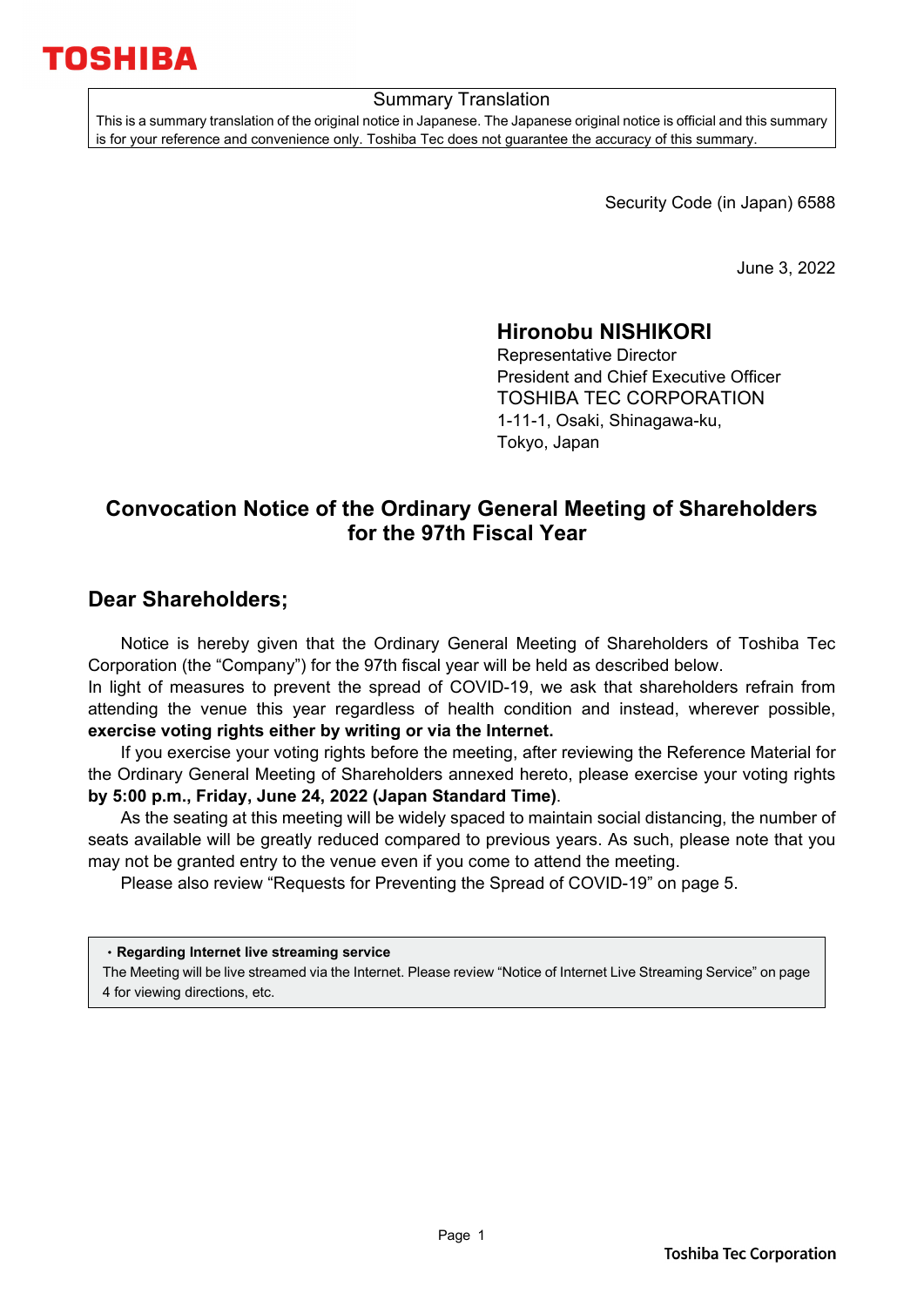**1. Date and Time:** Monday, June 27, 2022 at 10:00 a.m. (Japan Standard Time) (Reception starts at 9:00 a.m.) **2. Place:** The Company's Osaki Office Oval Court Osaki Mark East, 2-17-2, Higashi Gotanda, Shinagawaku, Tokyo, Japan **3. Agenda for the Meeting: Subject for Report:** Business Report, Consolidated Financial Statements and Non-Consolidated Financial Statements for the 97th Fiscal Year (from April 1, 2021 to March 31, 2022), and Audit Report for the Consolidated Financial Statements of the Certified Public Accountant and the Audit & Supervisory Board.

| <b>Subject for Resolutions:</b> |  |  |  |
|---------------------------------|--|--|--|
|                                 |  |  |  |

| Partial Amendments to the Articles of Incorporation                        |
|----------------------------------------------------------------------------|
| Election of ten (10) Directors                                             |
| Election of one (1) Audit & Supervisory Board Member                       |
| Election of one (1) Substitute Outside Audit & Supervisory Board<br>Member |
|                                                                            |

**Fifth Proposal:** Revision of Amount of Remuneration for Directors

- ▶ Of the documents to be provided with this Convocation Notice, the Business Report, Consolidated Financial Statements, Non-Consolidated Financial Statements, and Audit Reports are as listed in the attached Reports for the 97th Fiscal Year. However, in accordance with laws and regulations and Article 15 of the Articles of Incorporation, the "Notes to Consolidated Financial Statements" of the Consolidated Financial Statements and "Notes to Non-Consolidated Financial Statements" of the Non-Consolidated Financial Statements are provided on the Company's website (https://www.toshibatec.co.jp/) and are thus not included in the Report for the 97th Fiscal Year.
- ▶ Any changes in the matters described in the Business Report, Consolidated Financial Statements, Non-Consolidated Financial Statements, or Reference Materials for the General Meeting of Shareholders shall be provided on the above Company website.

#### **Payment of the Year-End Dividend for the 97th Fiscal Year**

Pursuant to a resolution of the Board of Directors meeting held May 11, 2022, the Company has decided to pay a year-end dividend of 20 yen per share (tax included) for the 97th fiscal year, commencing on June 6, 2022. Therefore, we ask that eligible shareholders take the enclosed year-end dividend receipt to the nearest JAPAN POST BANK Co., Ltd. or post office during the payment period (June 6, 2022 through July 29, 2022) to claim the above year-end dividends.

As for shareholders who have designated a method for transfer of dividends, payment procedures have been conducted separately.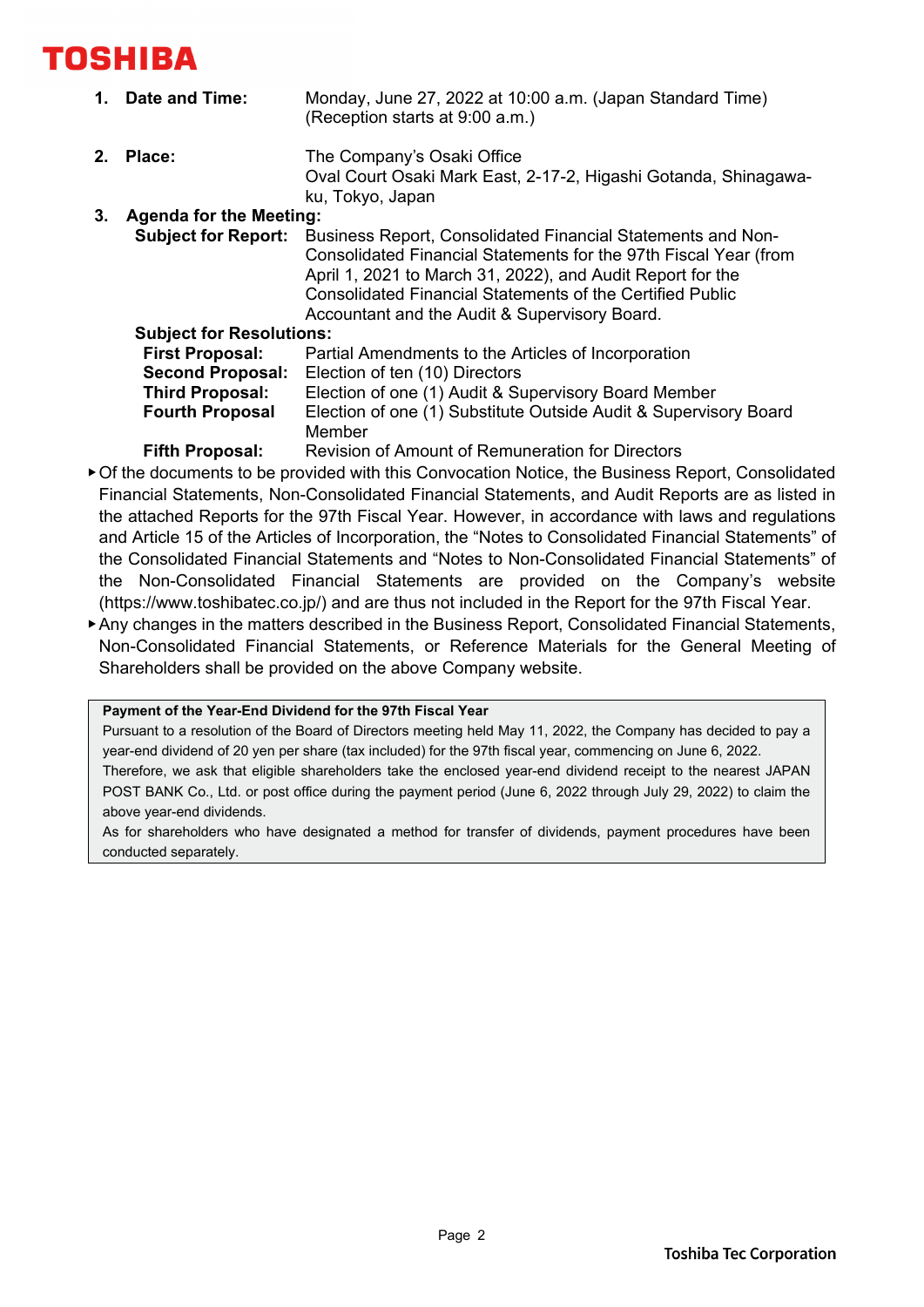| Voting deadline 5:00 p.m., Friday, June 24, 2022 (Japan Standard Time)                                                                                                                                                                                                                         |  |
|------------------------------------------------------------------------------------------------------------------------------------------------------------------------------------------------------------------------------------------------------------------------------------------------|--|
| $\triangleright$ Exercising voting rights in writing<br>-<br>╤<br>Please exercise your voting rights by sending back the enclosed Voting Rights Exercise Form<br>indicating your approval or disapproval of the proposals such that it arrives at the Company by<br>the above voting deadline. |  |



### $\triangleright$  Exercising voting rights via the Internet

Please exercise your voting rights via the Internet (by computer or smartphone) to indicate your approval or disapproval of the proposals by the above voting deadline.

If your exercise your voting rights both by mail and through the Internet, whichever exercise of voting rights reaches the Company last will be treated as effective; if both reach the Company on the same day, the exercise of the voting rights through the Internet will be treated as effective. If you exercise voting rights several times through the Internet, or exercise voting rights through both the computer and smartphone, the most recent exercise of voting rights will be treated as effective.

#### For institutional investors

The "Electronic Voting Platform" (also known as the "TSE Platform") is available for institutional investors who have applied in advance to use the platform in place of the above Internet-based exercising of voting rights.

#### For shareholders attending this General Meeting of Shareholders



Please submit the enclosed Voting Rights Exercise Form to the reception desk. (Your seal is not required to be affixed to the form.)

In addition, please bring this Convocation Notice and the Reports for the 97th Fiscal Year as reference materials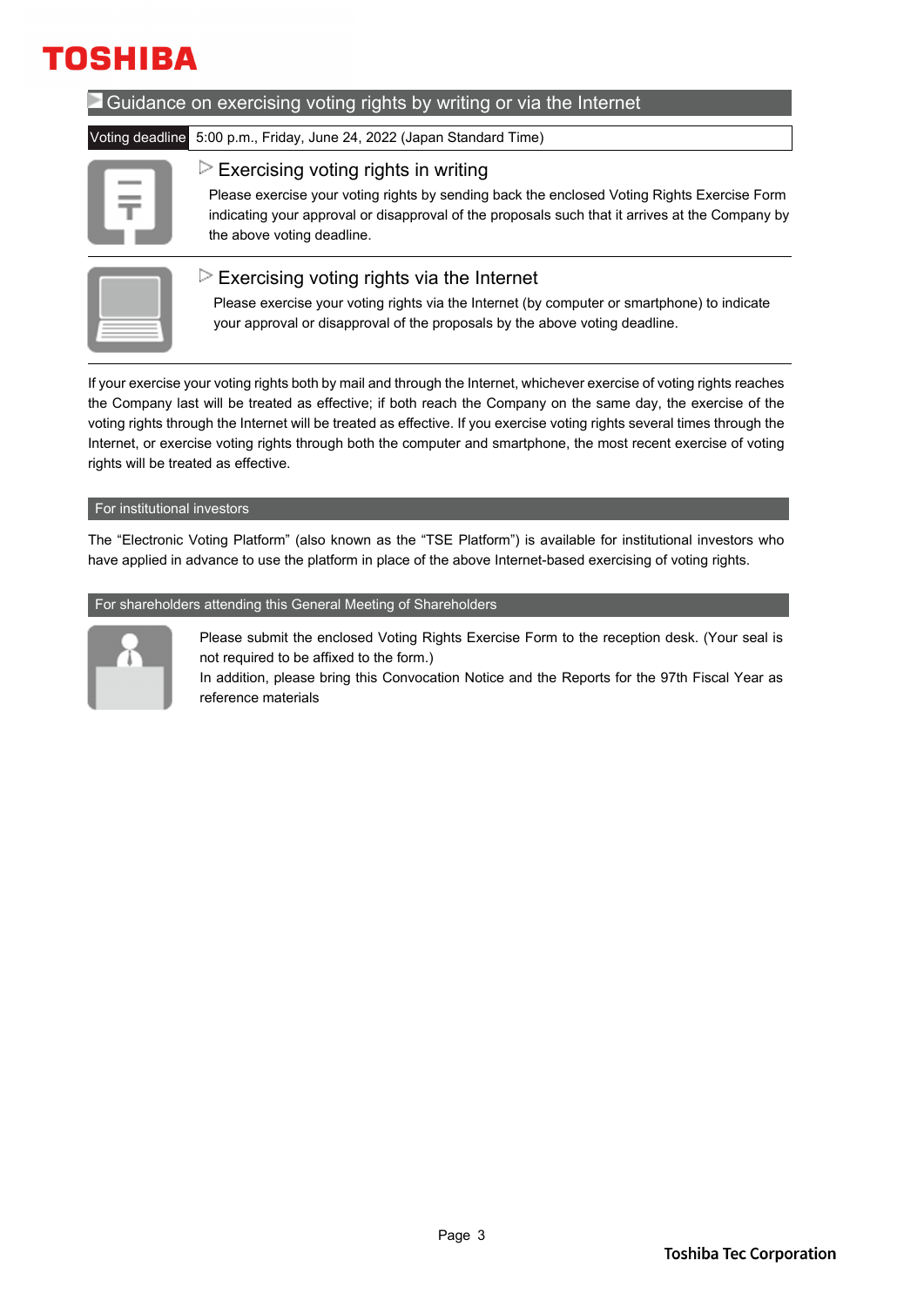## **Notice of Internet Live Streaming Service**

The video and audio of this General Meeting of Shareholders will be live streamed over the Internet, limited only to our shareholders. We encourage you to take advantage of this service, as it allows viewing the meeting from home without prior registration.

Note that you will not be able to participate in the resolutions of the meeting on the day through the live streaming service. Please exercise your voting rights in advance and watch the live streaming.

| Date and time                                             | 10:00 a.m., Monday, June 27, 2022 (Japan Standard Time)<br>(The live streaming website can be accessed around 9:30 a.m., 30 minutes before the starting time.)                                                                                                                                                                                                                                                                                                                                                                                                                                                                                                                                                                                                                                                                                                                                                                                            |  |  |  |  |
|-----------------------------------------------------------|-----------------------------------------------------------------------------------------------------------------------------------------------------------------------------------------------------------------------------------------------------------------------------------------------------------------------------------------------------------------------------------------------------------------------------------------------------------------------------------------------------------------------------------------------------------------------------------------------------------------------------------------------------------------------------------------------------------------------------------------------------------------------------------------------------------------------------------------------------------------------------------------------------------------------------------------------------------|--|--|--|--|
|                                                           | (1) The live streaming page may be accessed from the Company website. Enter the below<br>URL or scan the QR code on your computer or smartphone and access the page about<br>information regarding shareholders' meetings on the Company's website.                                                                                                                                                                                                                                                                                                                                                                                                                                                                                                                                                                                                                                                                                                       |  |  |  |  |
| How to view                                               | URL: https://www.toshibatec.co.jp/company/ir/stock/meeting.html                                                                                                                                                                                                                                                                                                                                                                                                                                                                                                                                                                                                                                                                                                                                                                                                                                                                                           |  |  |  |  |
|                                                           | (2) After accessing the live streaming site, enter the following password when the screen to<br>enter such information appears.                                                                                                                                                                                                                                                                                                                                                                                                                                                                                                                                                                                                                                                                                                                                                                                                                           |  |  |  |  |
|                                                           | (3) Follow the on-screen guidance and you will be able to view live stream.                                                                                                                                                                                                                                                                                                                                                                                                                                                                                                                                                                                                                                                                                                                                                                                                                                                                               |  |  |  |  |
| <b>Precautions</b><br>when viewing                        | • Viewing of the live stream is limited only to shareholders.<br>· Please refrain from filming, recording, archiving the live stream, or making any of the above<br>public such as posting on social media.<br>• Please note that there may be viewing problems such as video and audio disruptions or<br>interruptions in the live stream due to system failures, Internet communication settings and<br>other factors. We appreciate your understanding.<br>. Depending on your device or Internet settings, you may not be able to watch the live<br>streaming service.<br>· Shareholders are asked to bear the connection fees, etc. that may incur for viewing the<br>Internet live stream.<br>• Please note that there is a possibility that we may not be able to conduct the live streaming<br>service due to unavoidable circumstances. In such case, we will notify our shareholders on<br>the Company website (https://www.toshibatec.co.jp/). |  |  |  |  |
| For shareholders<br>attending the<br>meeting<br>in person | · We plan on only filming the area around the officers' seats and on-screen images in<br>consideration of the privacy of our shareholders. However shareholders may be filmed<br>unavoidably. We appreciate your understanding.                                                                                                                                                                                                                                                                                                                                                                                                                                                                                                                                                                                                                                                                                                                           |  |  |  |  |

\* "QR code" is a registered trademark of DENSO WAVE INCORPORATED.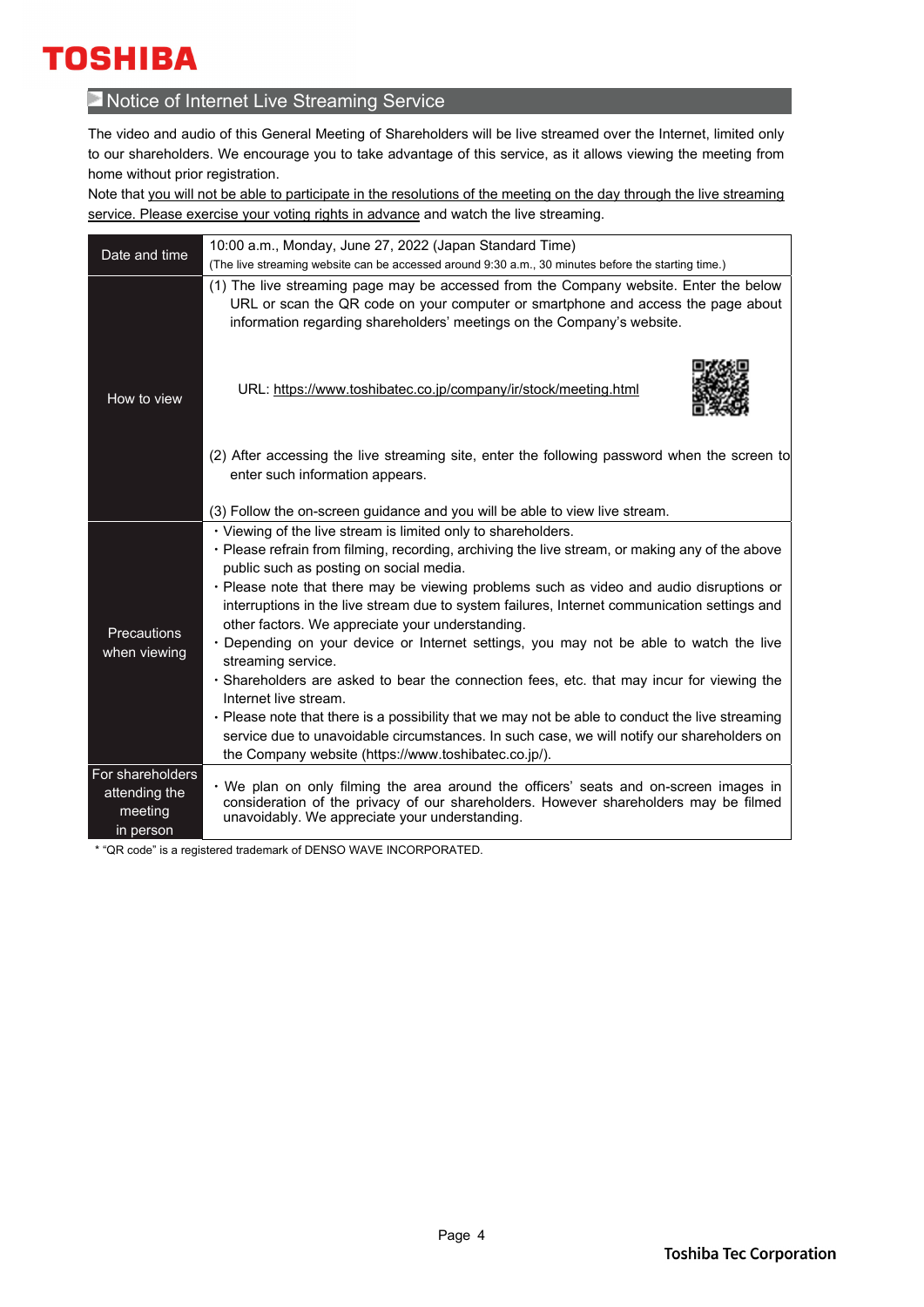### **Requests for Preventing the Spread of COVID-19**

- ・ We ask that shareholders who will be attending this General Meeting of Shareholders in person bring and wear a face mask. In addition, alcohol-based hand sanitizers will be placed by the venue's reception desk; we ask for your cooperation in sanitizing your hands.
- ・ All persons attending this General Meeting of Shareholders will have their temperature measured near the venue's reception desk. Anyone who is determined to have a fever, is feeling unwell, or has returned or entered from overseas and is still within the quarantine period designated by the Ministry of Health, Labour and Welfare may be denied entry to the venue. Any shareholder who has returned or entered from overseas and is still within the quarantine period designated by the Ministry of Health, Labour and Welfare is requested to make this known at the reception desk.
- ・ Staff members at this General Meeting of Shareholders will have their health condition such as temperature checked, and will be wearing a face mask.
- The length of this General Meeting of Shareholders will be shortened in light of COVID-19 infection prevention measures; as such, matters to be reported (including the audit report) and explanation of the proposals will be shortened to the extent possible. For shareholders who plan to attend the meeting, please review this Convocation Notice and the Reports for the 97th Fiscal Year in advance.
- ・ The infection prevention measures indicated in this Convocation Notice may change depending on the situation regarding the spread of COVID-19 and details of government announcements up to the day of the meeting. Any such changes will be announced on the Company's website (https://www.toshibatec.co.jp/).

 We apologize to our shareholders for any inconvenience the above measures may cause and appreciate your understanding.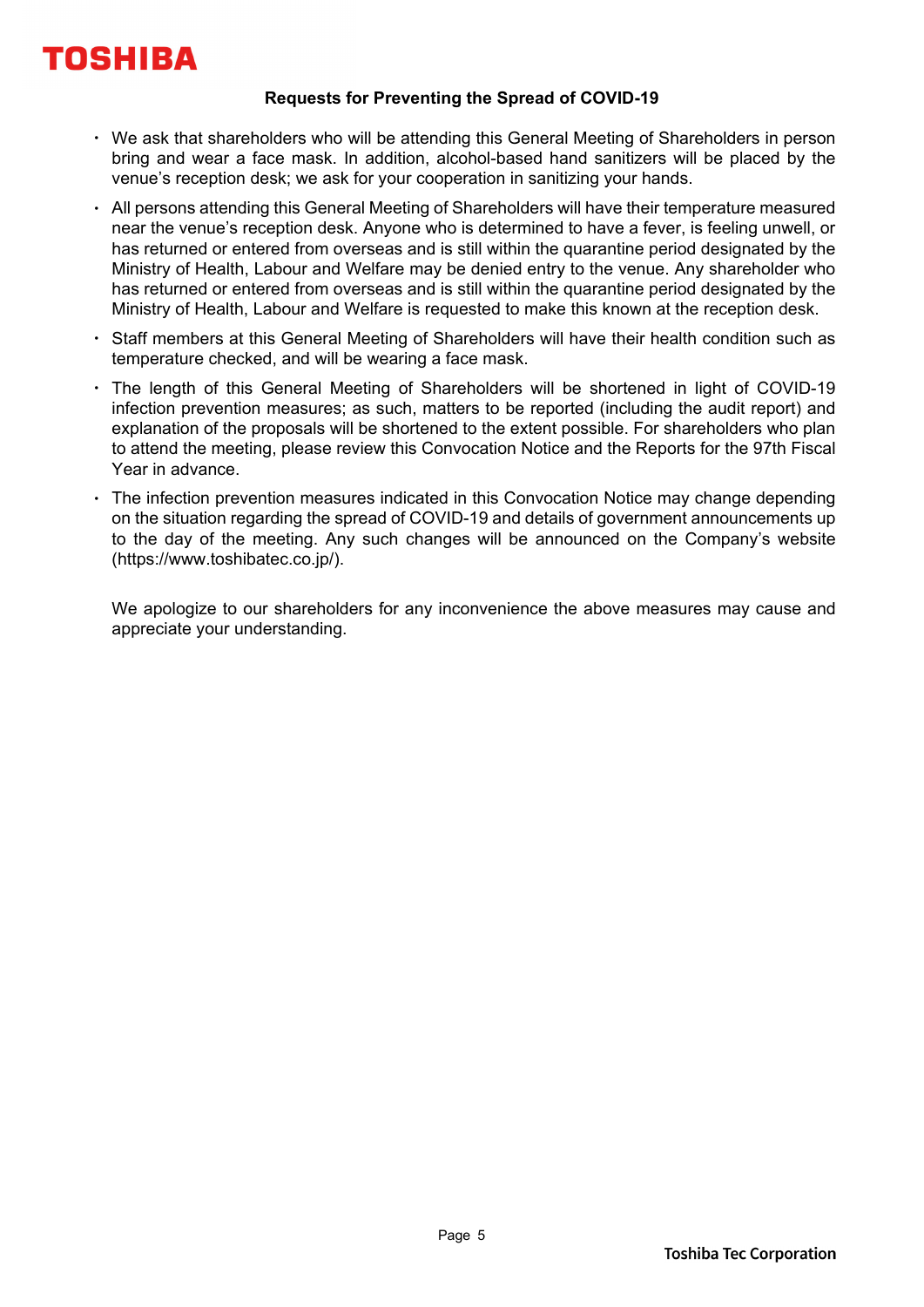

## **Reference Material for the Ordinary General Meeting of Shareholders**

### First Proposal: Partial Amendments to the Articles of Incorporation

### 1. Reasons for the amendments

The amended provisions stipulated in the proviso of Article 1 of the supplementary provisions of the "Act Partially Amending the Companies Act" (Act No. 70 of 2019) will be enforced on September 1, 2022. Accordingly, in order to prepare for the introduction of a system for electronic provision of materials for general meetings of shareholders, the Articles of Incorporation of the Company shall be amended as follows.

- (1) The first half of the proposed Article 15, Paragraph 1 stipulates that the Company shall take electronic provision measures for information contained in the reference materials for the General Meeting of Shareholders, etc.
- (2) The purpose of the latter half of the proposed Article 15, Paragraph 2 is to establish a provision to limit the scope of matters to be included in the paper copy to be sent to shareholders who have requested it.
- (3) The provisions related to the Disclosure via the Internet and Deemed Presentation of Reference Materials, etc. for General Meeting of Shareholders (Article 15 of the current Articles of Incorporation) will become unnecessary and will therefore be deleted.
- (4) In line with the above establishment and deletion of the provisions, supplementary provisions related to the enforcement date, etc. shall be established.

### 2. Details of the amendments

The details of the amendments are as follows.

|                                               | (Underlines indicate amended sections) |
|-----------------------------------------------|----------------------------------------|
| <b>Current Articles of Incorporation</b>      | Proposed amendments                    |
| (Disclosure via the Internet and Deemed       | <deleted></deleted>                    |
| Presentation of Reference Materials, etc. for |                                        |
| General Meeting of Shareholders)              |                                        |
| Article 15. In convening a General Meeting of |                                        |
| Shareholders, the Company may                 |                                        |
| deem that the information relating to         |                                        |
| the matters to be stated or indicated         |                                        |
| reference materials<br>for<br>the<br>ın       |                                        |
| General Meeting of Shareholders,              |                                        |
| financial<br>business<br>reports,             |                                        |
| consolidated<br>statements<br>and             |                                        |
| statements shall<br>financial<br>have         |                                        |
| been presented to the shareholders            |                                        |
| information<br>is disclosed<br>such           |                                        |
| through a method that uses the                |                                        |
| Internet<br>pursuant<br>to<br>laws<br>and     |                                        |
| <u>ordinances.</u>                            |                                        |
|                                               |                                        |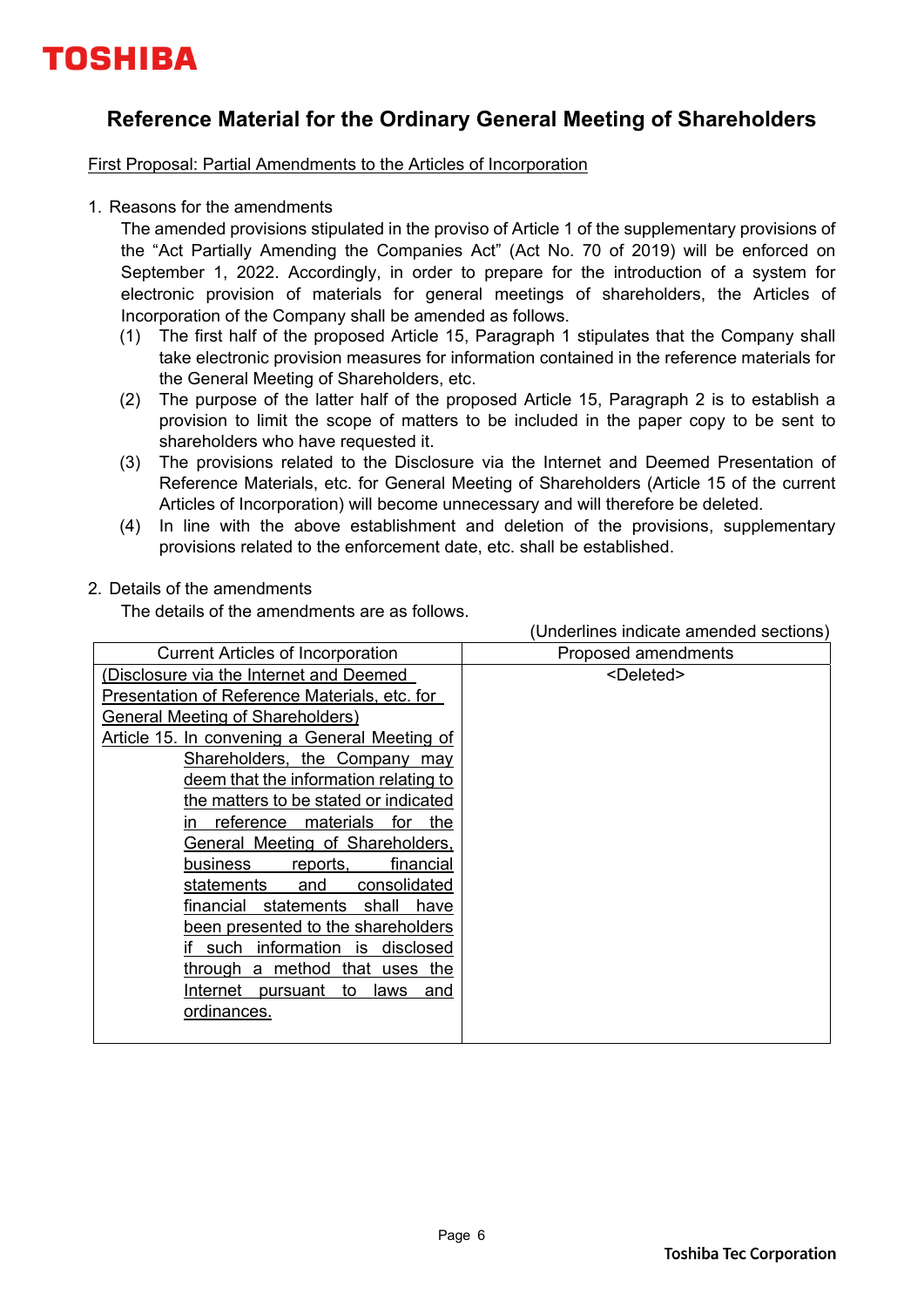

| <b>Current Articles of Incorporation</b> | Proposed amendments                                                                                                                                                                                                                                                                                                                                                                                                                                                                                                                                                                                                                                                                                                                                                                                                                                                                                                                                                                  |
|------------------------------------------|--------------------------------------------------------------------------------------------------------------------------------------------------------------------------------------------------------------------------------------------------------------------------------------------------------------------------------------------------------------------------------------------------------------------------------------------------------------------------------------------------------------------------------------------------------------------------------------------------------------------------------------------------------------------------------------------------------------------------------------------------------------------------------------------------------------------------------------------------------------------------------------------------------------------------------------------------------------------------------------|
| <newly established=""></newly>           | (Electronic Provision Measures, etc.)                                                                                                                                                                                                                                                                                                                                                                                                                                                                                                                                                                                                                                                                                                                                                                                                                                                                                                                                                |
|                                          | Article 15. The<br>shall,<br><b>Company</b><br><u>when</u>                                                                                                                                                                                                                                                                                                                                                                                                                                                                                                                                                                                                                                                                                                                                                                                                                                                                                                                           |
|                                          | convening a General Meeting of                                                                                                                                                                                                                                                                                                                                                                                                                                                                                                                                                                                                                                                                                                                                                                                                                                                                                                                                                       |
|                                          | Shareholders,<br>take<br>electronic                                                                                                                                                                                                                                                                                                                                                                                                                                                                                                                                                                                                                                                                                                                                                                                                                                                                                                                                                  |
|                                          | provision measures for information                                                                                                                                                                                                                                                                                                                                                                                                                                                                                                                                                                                                                                                                                                                                                                                                                                                                                                                                                   |
|                                          | contained<br>in<br>the<br>Reference                                                                                                                                                                                                                                                                                                                                                                                                                                                                                                                                                                                                                                                                                                                                                                                                                                                                                                                                                  |
|                                          | <b>Materials for the General Meeting of</b>                                                                                                                                                                                                                                                                                                                                                                                                                                                                                                                                                                                                                                                                                                                                                                                                                                                                                                                                          |
|                                          | Shareholders, etc.                                                                                                                                                                                                                                                                                                                                                                                                                                                                                                                                                                                                                                                                                                                                                                                                                                                                                                                                                                   |
|                                          | Among the matters to be provided                                                                                                                                                                                                                                                                                                                                                                                                                                                                                                                                                                                                                                                                                                                                                                                                                                                                                                                                                     |
|                                          | electronic<br>through<br>provision                                                                                                                                                                                                                                                                                                                                                                                                                                                                                                                                                                                                                                                                                                                                                                                                                                                                                                                                                   |
|                                          | the<br><b>Company</b><br>measures,<br>may                                                                                                                                                                                                                                                                                                                                                                                                                                                                                                                                                                                                                                                                                                                                                                                                                                                                                                                                            |
|                                          | choose not to include all or part of                                                                                                                                                                                                                                                                                                                                                                                                                                                                                                                                                                                                                                                                                                                                                                                                                                                                                                                                                 |
|                                          | matters<br>stipulated<br>the<br>in<br>the                                                                                                                                                                                                                                                                                                                                                                                                                                                                                                                                                                                                                                                                                                                                                                                                                                                                                                                                            |
|                                          | Ordinance of the Ministry of Justice                                                                                                                                                                                                                                                                                                                                                                                                                                                                                                                                                                                                                                                                                                                                                                                                                                                                                                                                                 |
|                                          | in the paper copy to be sent to                                                                                                                                                                                                                                                                                                                                                                                                                                                                                                                                                                                                                                                                                                                                                                                                                                                                                                                                                      |
|                                          | shareholders who have requested it                                                                                                                                                                                                                                                                                                                                                                                                                                                                                                                                                                                                                                                                                                                                                                                                                                                                                                                                                   |
|                                          | by the record date for voting rights.                                                                                                                                                                                                                                                                                                                                                                                                                                                                                                                                                                                                                                                                                                                                                                                                                                                                                                                                                |
| <newly established=""></newly>           | <b>Supplementary Provisions</b>                                                                                                                                                                                                                                                                                                                                                                                                                                                                                                                                                                                                                                                                                                                                                                                                                                                                                                                                                      |
|                                          | 1. The amendments to Article 15 of the<br>Articles of Incorporation shall take effect<br>from September 1, 2022, the date of<br>enforcement of the amended provisions<br>stipulated in the proviso of Article 1 of the<br>supplementary<br>provisions<br>of<br>the<br>Act<br><b>Partially Amending the Companies Act (Act)</b><br>No. 70 of 2019) (the "Enforcement Date").<br>Notwithstanding<br><u>the</u><br>the<br>2.<br>provisions<br><u>of</u><br>preceding paragraph, Article 15 of<br>the<br><b>Articles</b><br>of<br>Incorporation<br>before<br><u>the</u><br>amendment shall remain in force with<br>to<br>General<br>Meeting<br>respect<br>a<br>of<br>Shareholders to be held on a date within six<br>(6) months from the Enforcement Date.<br>3. These supplementary provisions shall be<br>deleted after the lapse of six (6) months<br>from the Enforcement Date or the lapse of<br>three (3) months from the date of the<br>General Meeting of Shareholders set forth |
|                                          | in the preceding paragraph, whichever is<br>later.                                                                                                                                                                                                                                                                                                                                                                                                                                                                                                                                                                                                                                                                                                                                                                                                                                                                                                                                   |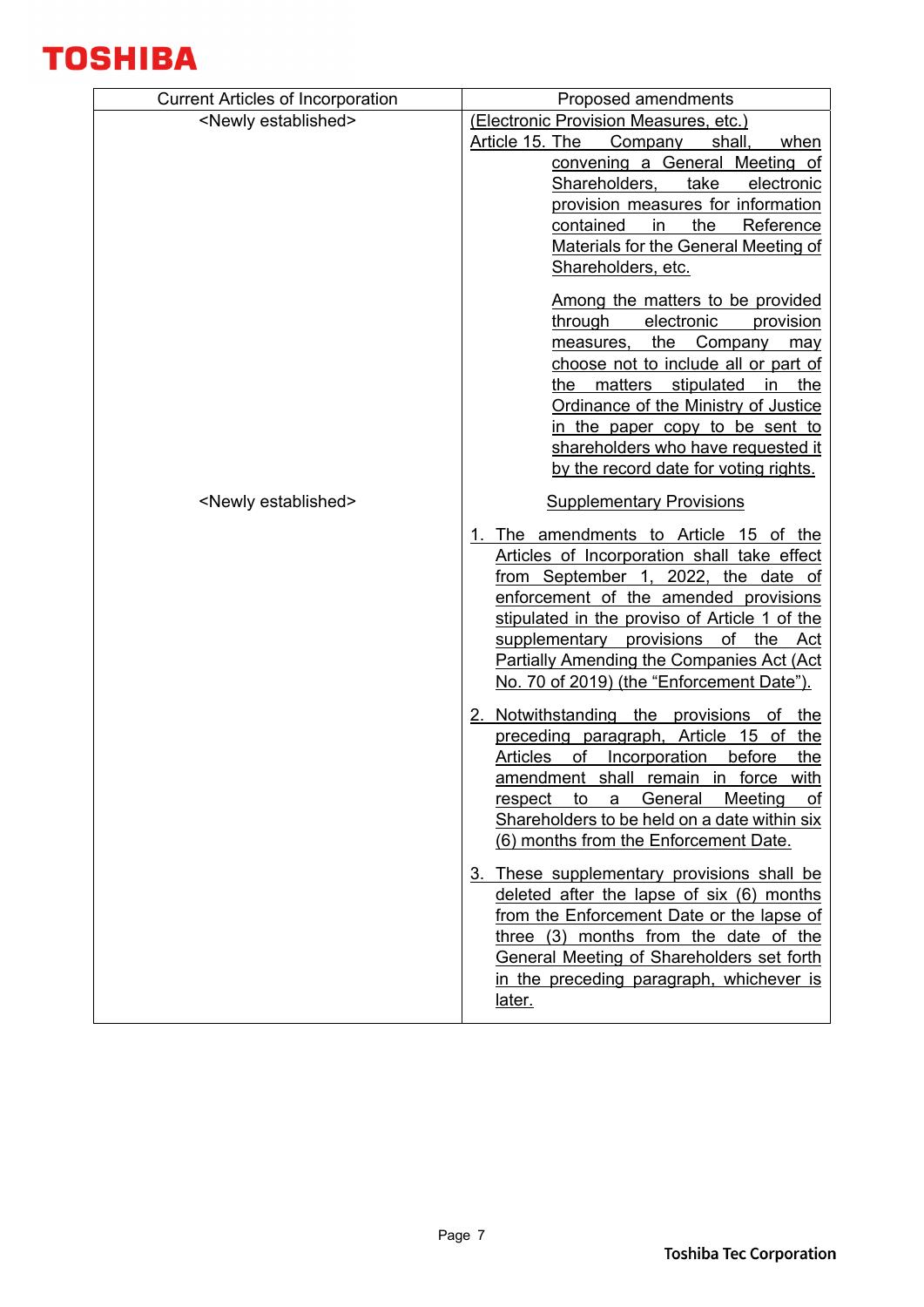

### Second Proposal: Election of ten (10) Directors

The terms of office of the current ten (10) Directors will expire at the conclusion of this Ordinary General Meeting of Shareholders.

Therefore, the Company proposes to elect the following ten (10) Directors.

The candidates for Directors are as follows.

| No.            | Name                         | Positions and responsibilities at the Company                |                                                                                                                                                                                                                                    | Years in office as<br><b>Director</b><br>(at the conclusion<br>of this General<br>Meeting of<br>Shareholders) | Attendance<br>Record at Board<br>of Directors<br>Meetings<br>(FY2021) |
|----------------|------------------------------|--------------------------------------------------------------|------------------------------------------------------------------------------------------------------------------------------------------------------------------------------------------------------------------------------------|---------------------------------------------------------------------------------------------------------------|-----------------------------------------------------------------------|
| 1              | Hironobu<br><b>NISHIKORI</b> | Reappointment                                                | Representative Director,<br><b>President and Chief Executive</b><br>Officer, Chief Risk Compliance<br>Management Officer (CRO),<br>Member, Nomination Committee<br>and Member, Compensation<br>Committee                           | 2 years                                                                                                       | 100%<br>(16/16)                                                       |
| $\overline{2}$ | Masami<br><b>UCHIYAMA</b>    | Reappointment                                                | <b>Director</b><br><b>Executive Vice President,</b><br>Assistant to the President,<br>Responsible for Corporate<br>Strategic Planning and<br>Responsible for Corporate<br><b>Strategic Production &amp;</b><br>Procurement         | 4 years                                                                                                       | 100%<br>(16/16)                                                       |
| 3              | <b>Yukio INOUE</b>           | Reappointment                                                | <b>Director</b><br>Senior Vice President, Chief<br>Finance Officer (CFO),<br>Responsible for Internal Control<br>Promotion and General Manager<br>of Corporate Finance &<br><b>Accounting Group</b>                                | 7 years                                                                                                       | 100%<br>(16/16)                                                       |
| 4              | Hitoshi<br><b>KANEDA</b>     | Reappointment                                                | <b>Director</b><br>Senior Vice President,<br>Responsible for Legal Service,<br>General Manager of Corporate<br>Human Resources &<br>Administration Group, Member,<br>Nomination Committee and<br>Member, Compensation<br>Committee | 4 years                                                                                                       | 100%<br>(16/16)                                                       |
| 5              | Junichi TAKEI                | Reappointment                                                | Director<br>Vice President, Responsible for<br>Corporate IT & Information<br>Systems, General Manager of<br>Corporate Strategic Digital<br>Transformation Group and<br><b>Corporate Marketing Officer</b>                          | 3 years                                                                                                       | 100%<br>(16/16)                                                       |
| 6              | Takamasa<br><b>MIHARA</b>    | Reappointment                                                | <b>Director</b>                                                                                                                                                                                                                    | 1 year                                                                                                        | 92%<br>(12/13)                                                        |
| $\overline{7}$ | Michio<br><b>KUWAHARA</b>    | Candidate for<br>Reappointment<br>Outside<br><b>Director</b> | <b>Outside Director</b><br>Chairperson, Special Committee<br>and Chairperson, Nomination<br>Committee                                                                                                                              | 6 years                                                                                                       | 100%<br>(16/16)                                                       |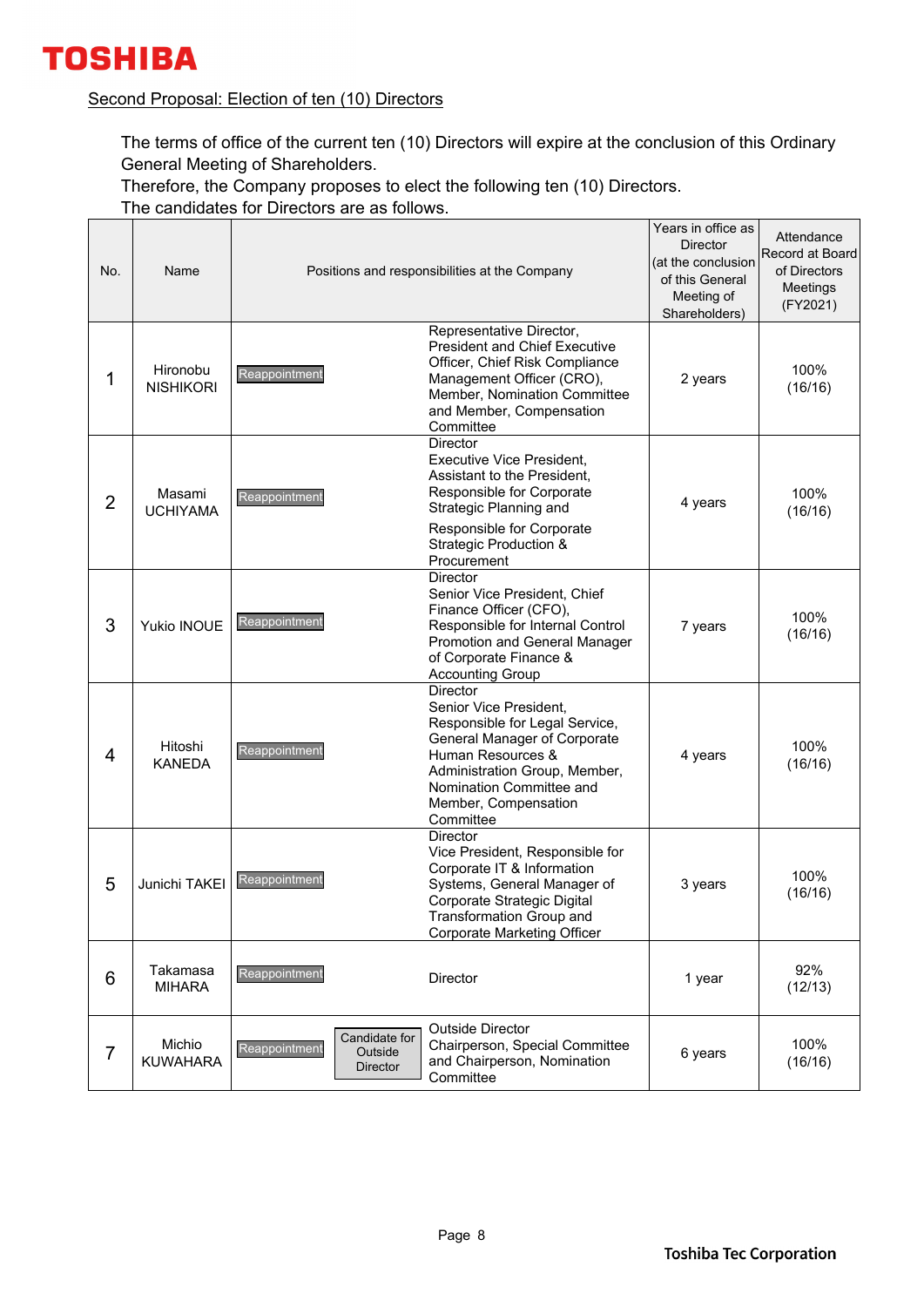| No. | Name                         | Positions and responsibilities at the Company                |                                                                                                                                       | Years in office as<br><b>Director</b><br>(at the conclusion<br>of this General<br>Meeting of<br>Shareholders) | Attendance<br>Record at Board<br>of Directors<br>Meetings<br>(FY2021) |
|-----|------------------------------|--------------------------------------------------------------|---------------------------------------------------------------------------------------------------------------------------------------|---------------------------------------------------------------------------------------------------------------|-----------------------------------------------------------------------|
| 8   | Shin NAGASE                  | Candidate for<br>Reappointment<br>Outside<br><b>Director</b> | <b>Outside Director</b><br>Member, Special Committee,<br><b>Member, Nomination Committee</b><br>and Member, Compensation<br>Committee | 6 years                                                                                                       | 100%<br>(16/16)                                                       |
| 9   | Hirotaka<br><b>MORISHITA</b> | Candidate for<br>Reappointment<br>Outside<br>Director        | <b>Outside Director</b><br>Chairperson, Compensation<br>Committee and Member, Special<br>Committee                                    | 2 years                                                                                                       | 100%<br>(16/16)                                                       |
| 10  | Miho AOKI                    | Candidate for<br>Reappointment<br>Outside<br><b>Director</b> | <b>Outside Director</b><br>Member, Special Committee,<br>Member, Nomination Committee<br>and Member, Compensation<br>Committee        | 2 years                                                                                                       | 100%<br>(16/16)                                                       |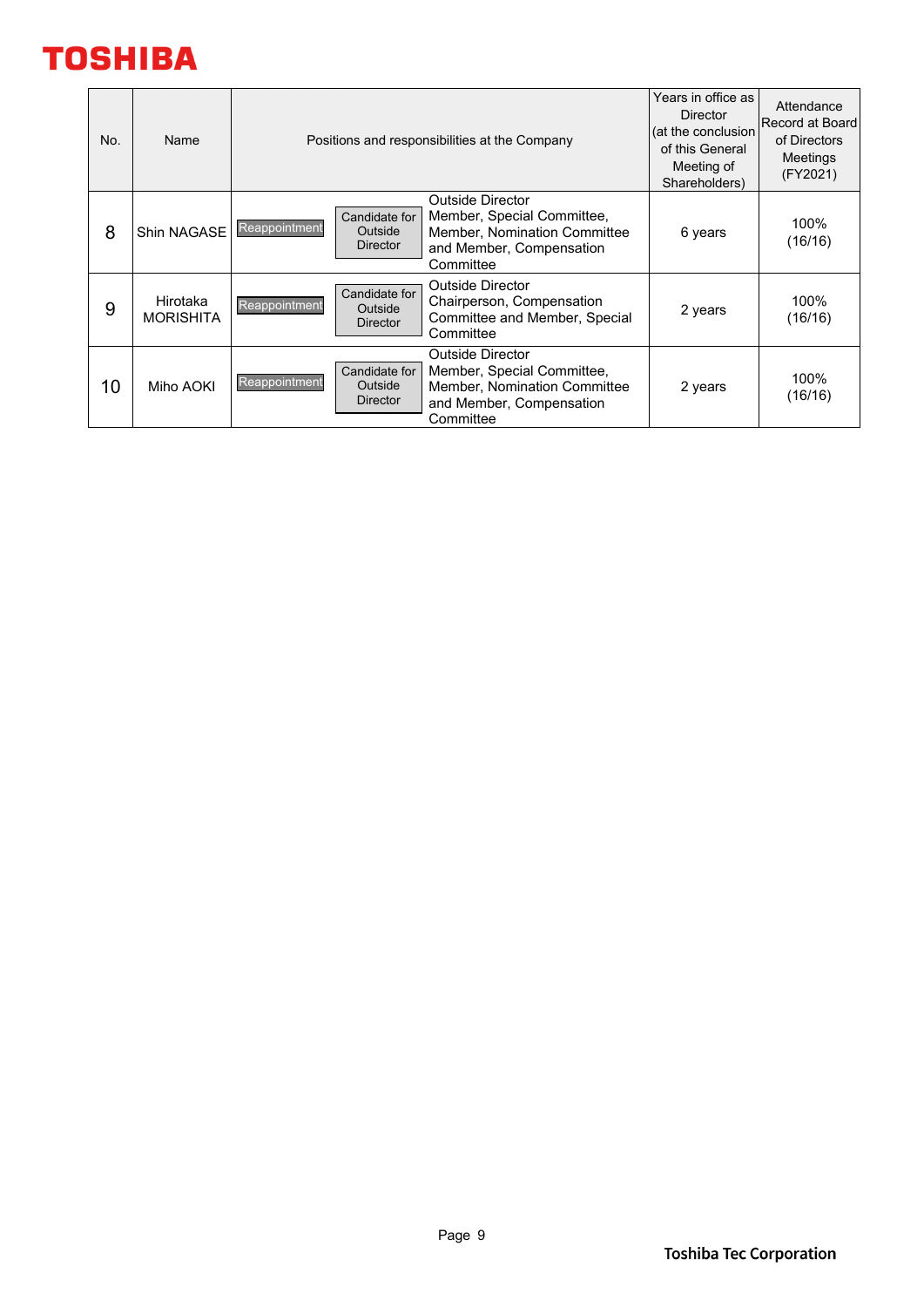

| Candidate No.<br>1                                                                                                                                       | Reappointment                                      | <b>Hironobu NISHIKORI</b>                                                                                                                                                                                                                   | Date of birth<br>August 2, 1956 |  |
|----------------------------------------------------------------------------------------------------------------------------------------------------------|----------------------------------------------------|---------------------------------------------------------------------------------------------------------------------------------------------------------------------------------------------------------------------------------------------|---------------------------------|--|
|                                                                                                                                                          |                                                    | Career Highlights, Positions, Responsibilities and Significant Concurrent Positions                                                                                                                                                         |                                 |  |
|                                                                                                                                                          | April 1980                                         | Joined Fujitsu Limited                                                                                                                                                                                                                      |                                 |  |
|                                                                                                                                                          | December 2006                                      | Corporate Vice President,<br>President, Storage Products Business Unit of Fujitsu Limited                                                                                                                                                   |                                 |  |
|                                                                                                                                                          | October 2009                                       | Joined Toshiba Corporation,<br>Assistant to President and Chief Executive Officer, Digital Media<br>Network Company (in-house company) of Toshiba Corporation                                                                               |                                 |  |
| Years in office as                                                                                                                                       | April 2010                                         | General Manager, HDD Business Division, Storage Products<br>Company (in-house company) of Toshiba Corporation                                                                                                                               |                                 |  |
| <b>Director</b>                                                                                                                                          | <b>June 2010</b>                                   | Executive Officer, Corporate Vice President of Toshiba Corporation                                                                                                                                                                          |                                 |  |
| 2 years<br>(at the conclusion of                                                                                                                         | <b>June 2012</b>                                   | Executive Officer, Corporate Senior Vice President of Toshiba<br>Corporation                                                                                                                                                                |                                 |  |
| this General<br>Meeting of<br>Shareholders)<br><b>Attendance Record</b><br>at the Board of<br>Directors meetings<br>(FY2021)<br>100% (16/16<br>meetings) | October 2013                                       | President and Chief Executive Officer, Cloud & Solutions Company<br>(in-house company) of Toshiba Corporation                                                                                                                               |                                 |  |
|                                                                                                                                                          | April 2015                                         | President and Chief Executive Officer, Industrial ICT Solutions<br>Company (in-house company) of Toshiba Corporation                                                                                                                        |                                 |  |
|                                                                                                                                                          | June 2017                                          | Executive Officer, Corporate Executive Vice President of Toshiba<br>Corporation                                                                                                                                                             |                                 |  |
|                                                                                                                                                          | <b>July 2017</b>                                   | Responsible for Digital Solutions Business of Toshiba Corporation,<br>Director and President and CEO of Toshiba Digital Solutions<br>Corporation                                                                                            |                                 |  |
| Number of<br>Company's                                                                                                                                   | April 2020                                         | Senior Executive Vice President, Assistant to the President of the<br>Company                                                                                                                                                               |                                 |  |
| shares owned by<br>the candidate<br>4,986 shares                                                                                                         | <b>June 2020</b>                                   | Representative Director, President and Chief Executive Officer, Chief<br>Risk Compliance Management Officer (CRO) of the Company (To<br>date)                                                                                               |                                 |  |
|                                                                                                                                                          | <b>June 2020</b>                                   | Member, Nomination & Compensation Advisory Committee of the<br>Company                                                                                                                                                                      |                                 |  |
|                                                                                                                                                          | December 2021                                      | Member, Nomination Committee,<br>Member, Compensation Committee of the Company (To date)                                                                                                                                                    |                                 |  |
|                                                                                                                                                          | Reasons for nomination as a candidate for Director |                                                                                                                                                                                                                                             |                                 |  |
|                                                                                                                                                          |                                                    | Mr. NISHIKORI was nominated as a candidate for Director based on the determination that<br>due to his extensive experience, insight, among others, he is capable of supervising the<br>Company's decision-making, business executions, etc. |                                 |  |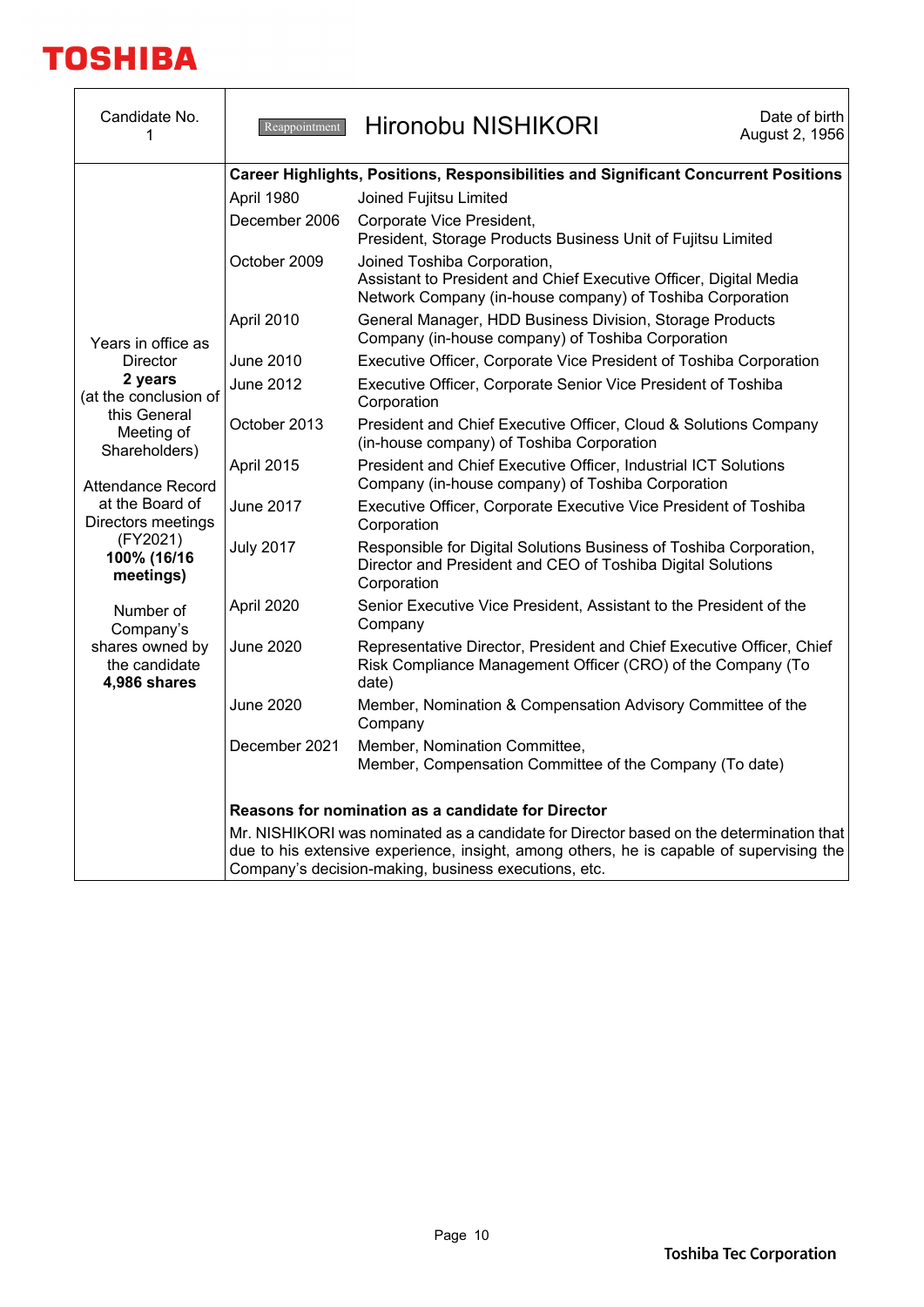

| Candidate No.<br>2                                                                | Reappointment    | Masami UCHIYAMA                                                                                                                                                                                                                               | Date of birth<br>January 13, 1962 |
|-----------------------------------------------------------------------------------|------------------|-----------------------------------------------------------------------------------------------------------------------------------------------------------------------------------------------------------------------------------------------|-----------------------------------|
|                                                                                   |                  | Career Highlights, Positions, Responsibilities and Significant Concurrent Positions                                                                                                                                                           |                                   |
|                                                                                   | April 1984       | Joined the Company                                                                                                                                                                                                                            |                                   |
| Years in office as<br>Director                                                    | January 2012     | Technology Executive, System Solutions Business Group of the<br>Company                                                                                                                                                                       |                                   |
| 4 years<br>(at the conclusion<br>of this General                                  | April 2014       | General Manager, Chubu Main Branch of System Solutions Business<br>Group of the Company                                                                                                                                                       |                                   |
| Meeting of                                                                        | <b>July 2015</b> | Vice President of the Company                                                                                                                                                                                                                 |                                   |
| Shareholders)<br>Attendance Record                                                | April 2017       | Chief Marketing Executive,<br>General Manager, Domestic Sales Promotion Management Division of<br>Retail Solutions Business Group of the Company                                                                                              |                                   |
| at the Board of                                                                   | April 2018       | Managing Director, Retail Solutions Business Group of the Company                                                                                                                                                                             |                                   |
| Directors meetings<br>(FY2021)                                                    | <b>June 2018</b> | Director, Senior Vice President of the Company                                                                                                                                                                                                |                                   |
| 100% (16/16<br>meetings)                                                          | April 2020       | Director, Executive Vice President, Assistant to the President of the<br>Company (To date)                                                                                                                                                    |                                   |
| Number of<br>Company's<br>shares owned by<br>the candidate<br><b>5,883 shares</b> | April 2022       | Responsible for Corporate Strategic Planning,<br>Responsible for Corporate Strategic Production & Procurement of the<br>Company (To date)                                                                                                     |                                   |
| (Note 6)                                                                          |                  | Reasons for nomination as a candidate for Director                                                                                                                                                                                            |                                   |
|                                                                                   |                  | Mr. UCHIYAMA was nominated as a candidate for Director based on the determination that<br>due to his extensive experience and insight, among others, he is capable of supervising the<br>Company's decision-making, business executions, etc. |                                   |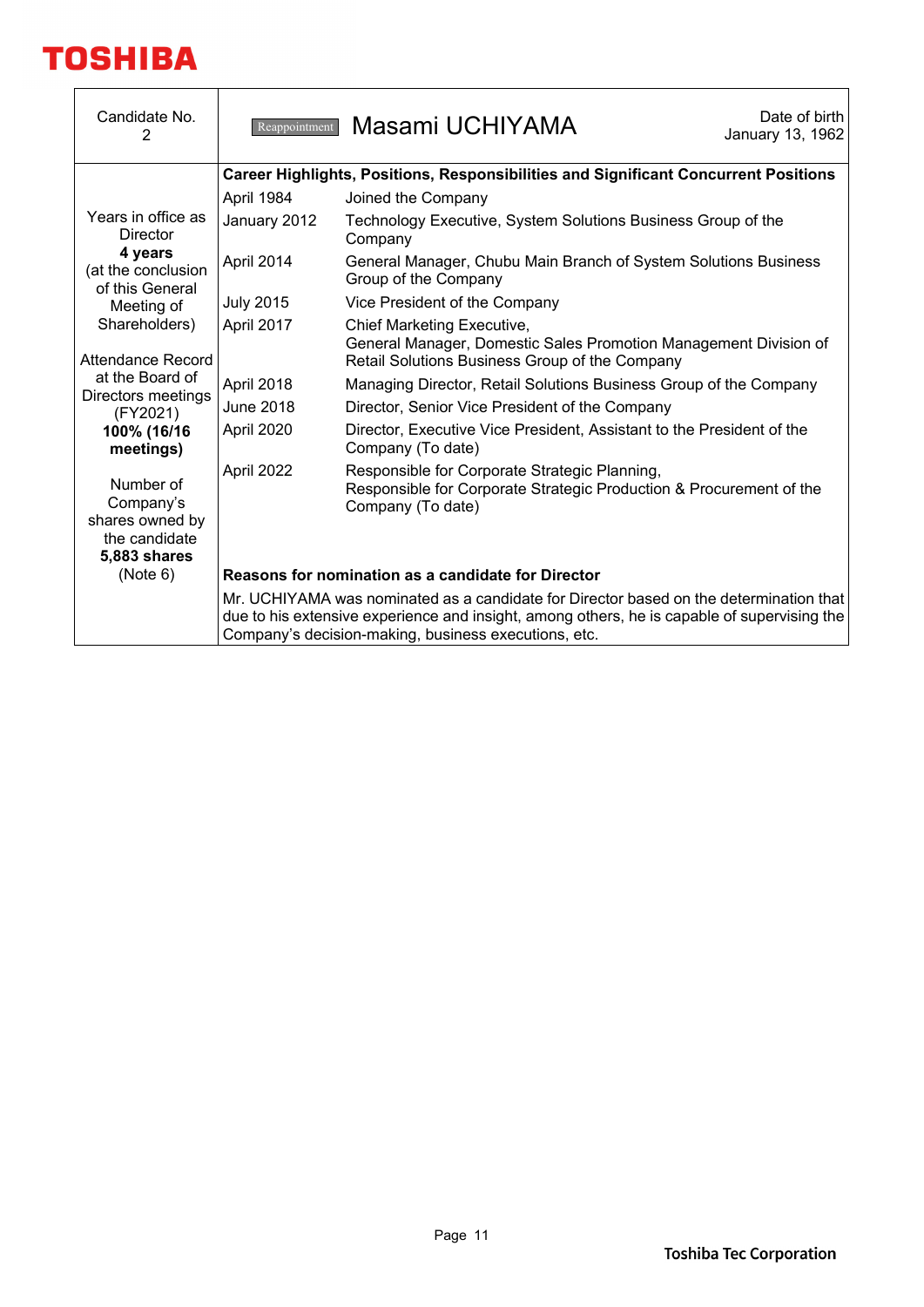

| Candidate No.<br>3                                                                     |              | Reappointment Yukio INOUE                                                                                                                                                                                                                                                                        | Date of birth<br>January 3, 1962 |
|----------------------------------------------------------------------------------------|--------------|--------------------------------------------------------------------------------------------------------------------------------------------------------------------------------------------------------------------------------------------------------------------------------------------------|----------------------------------|
| Years in office as                                                                     |              | Career Highlights, Positions, Responsibilities and Significant Concurrent Positions                                                                                                                                                                                                              |                                  |
| <b>Director</b>                                                                        | April 1985   | Joined Toshiba Corporation                                                                                                                                                                                                                                                                       |                                  |
| 7 years<br>(at the conclusion<br>of this General                                       | May 2010     | Group Manager, Finance Group of Corporate Finance & Accounting<br>Division of Toshiba Corporation                                                                                                                                                                                                |                                  |
| Meeting of                                                                             | May 2014     | Chief Financial Officer of Toshiba of Europe Limited                                                                                                                                                                                                                                             |                                  |
| Shareholders)                                                                          |              | September 2015 Vice President of the Company                                                                                                                                                                                                                                                     |                                  |
| <b>Attendance Record</b><br>at the Board of                                            |              | September 2015 Chief Financial Officer, General Manager of Corporate Finance &<br>Accounting Group of the Company (To date)                                                                                                                                                                      |                                  |
| Directors meetings                                                                     | October 2015 | Director of the Company (To date)                                                                                                                                                                                                                                                                |                                  |
| (FY2021)                                                                               | June 2018    | Senior Vice President of the Company (To date)                                                                                                                                                                                                                                                   |                                  |
| 100% (16/16<br>meetings)                                                               | June 2019    | Responsible for Internal Control Promotion of the Company (To date)                                                                                                                                                                                                                              |                                  |
| Number of<br>Company's<br>shares owned by<br>the candidate<br>3,461 shares<br>(Note 6) |              | Reasons for nomination as a candidate for Director<br>Mr. INOUE was nominated as a candidate for Director based on the determination that due<br>to his extensive experience and insight, among others, he is capable of supervising the<br>Company's decision-making, business executions, etc. |                                  |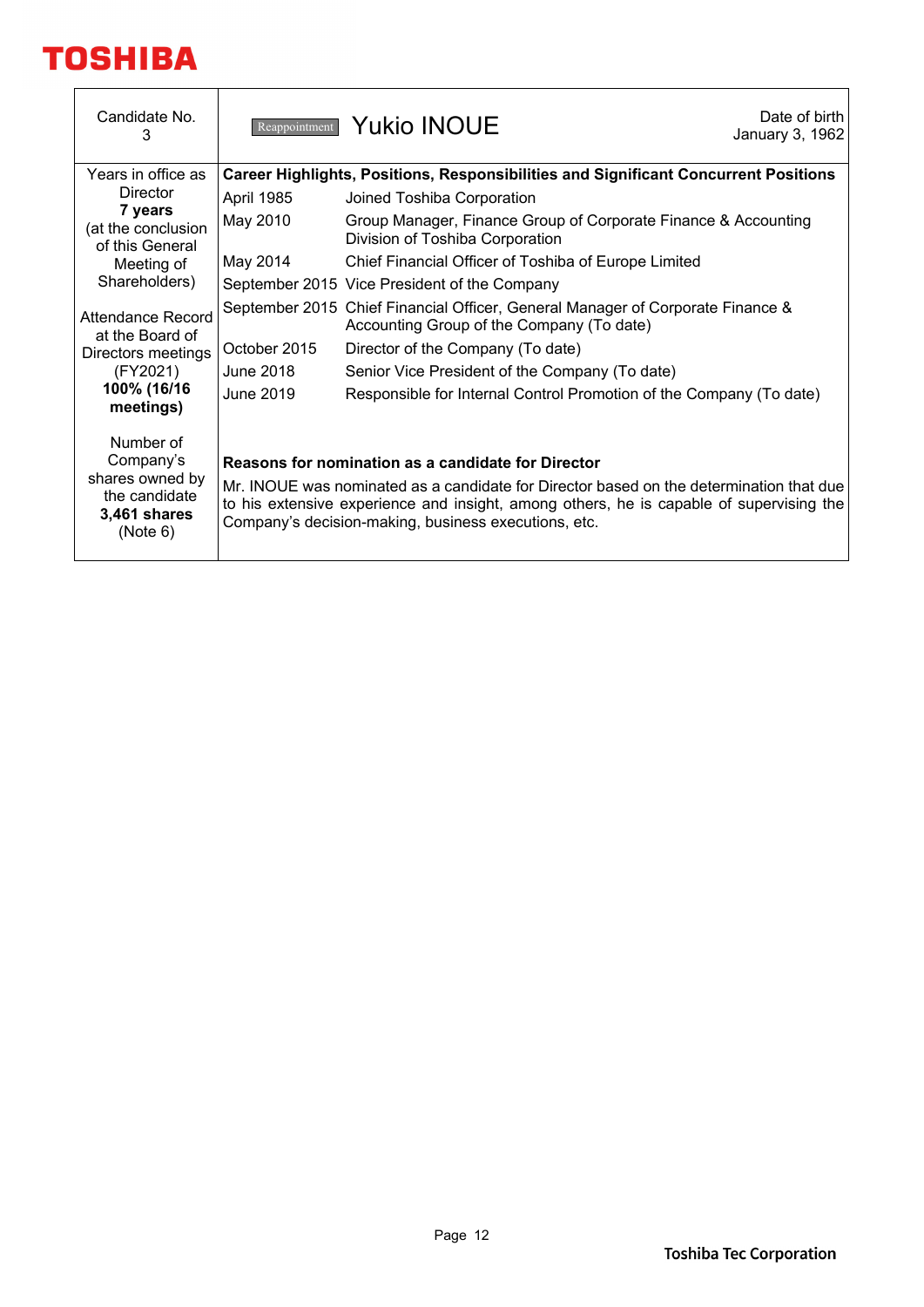

| Candidate No.                                                                 | Reappointment                                      | Hitoshi KANEDA                                                                                                                                                                                                                              | Date of birth<br>March 27, 1960 |  |
|-------------------------------------------------------------------------------|----------------------------------------------------|---------------------------------------------------------------------------------------------------------------------------------------------------------------------------------------------------------------------------------------------|---------------------------------|--|
|                                                                               |                                                    | <b>Career Highlights, Positions, Responsibilities and Significant Concurrent Positions</b>                                                                                                                                                  |                                 |  |
| Years in office as                                                            | April 1982                                         | Joined the Company                                                                                                                                                                                                                          |                                 |  |
| Director<br>4 years                                                           | <b>July 2009</b>                                   | Deputy General Manager, Corporate Human Resources &<br>Administration Group of the Company                                                                                                                                                  |                                 |  |
| (at the conclusion<br>of this General<br>Meeting of                           | June 2011                                          | Representative Director, President and Chief Executive Officer of<br><b>Toshiba Human Asset Services Corporation</b>                                                                                                                        |                                 |  |
| Shareholders)                                                                 | June 2014                                          | General Manager, Corporate Human Resources & Administration Group<br>of the Company (To date)                                                                                                                                               |                                 |  |
| Attendance Record                                                             | <b>July 2016</b>                                   | Vice President of the Company                                                                                                                                                                                                               |                                 |  |
| at the Board of<br>Directors meetings<br>(FY2021)<br>100% (16/16<br>meetings) | June 2018                                          | Director, Responsible for Legal Service of the Company (To date)                                                                                                                                                                            |                                 |  |
|                                                                               | June 2019                                          | Senior Vice President of the Company (To date)                                                                                                                                                                                              |                                 |  |
|                                                                               | June 2019                                          | Member, Nomination & Compensation Advisory Committee of the<br>Company                                                                                                                                                                      |                                 |  |
| Number of<br>Company's<br>shares owned by<br>the candidate                    | December 2021                                      | Member, Nomination Committee,<br>Member, Compensation Committee of the Company (To date)                                                                                                                                                    |                                 |  |
| 6,261 shares                                                                  | Reasons for nomination as a candidate for Director |                                                                                                                                                                                                                                             |                                 |  |
| (Note 6)                                                                      |                                                    | Mr. KANEDA was nominated as a candidate for Director based on the determination that<br>due to his extensive experience and insight, among others, he is capable of supervising the<br>Company's decision-making, business executions, etc. |                                 |  |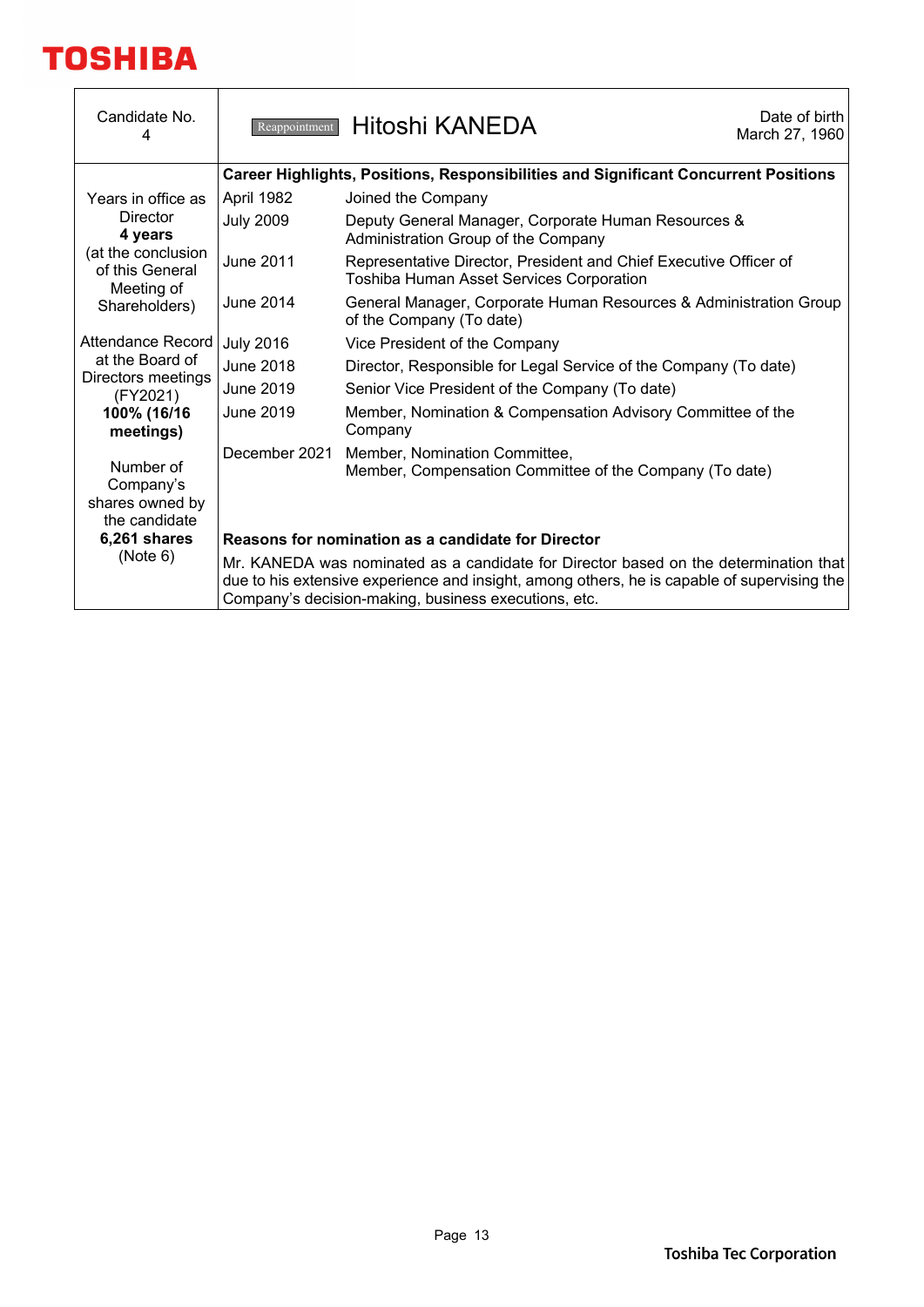

| Candidate No.<br>5                               | Reappointment                                      | <b>Junichi TAKEI</b>                                                                                                                                                                                                                       | Date of birth<br>September 30, 1962 |  |  |  |  |
|--------------------------------------------------|----------------------------------------------------|--------------------------------------------------------------------------------------------------------------------------------------------------------------------------------------------------------------------------------------------|-------------------------------------|--|--|--|--|
| Years in office as                               |                                                    | <b>Career Highlights, Positions, Responsibilities and Significant Concurrent Positions</b>                                                                                                                                                 |                                     |  |  |  |  |
| Director                                         | April 1987                                         | Joined the Company                                                                                                                                                                                                                         |                                     |  |  |  |  |
| 3 years<br>(at the conclusion<br>of this General | January 2012                                       | Senior Manager, Strategic Planning Division of System Solutions<br>Business Group of the Company                                                                                                                                           |                                     |  |  |  |  |
| Meeting of<br>Shareholders)                      | April 2012                                         | Senior Manager, Planning Division No.1 of Corporate Strategic Planning<br>Group of the Company                                                                                                                                             |                                     |  |  |  |  |
| Attendance Record                                | April 2016                                         | Assistant General Manager, Overseas Retail Solutions Business Group<br>of the Company                                                                                                                                                      |                                     |  |  |  |  |
| at the Board of<br>Directors meetings            | <b>June 2018</b>                                   | Vice President, Responsible for Corporate IT & Information Systems,<br>Corporate Marketing Officer of the Company (To date)                                                                                                                |                                     |  |  |  |  |
| (FY2021)<br>100% (16/16                          | <b>June 2018</b>                                   | General Manager, Corporate Strategic Planning Group of the Company                                                                                                                                                                         |                                     |  |  |  |  |
| meetings)                                        | June 2019                                          | Director of the Company (To date)                                                                                                                                                                                                          |                                     |  |  |  |  |
| Number of<br>Company's<br>shares owned by        | April 2022                                         | General Manager, Corporate Strategic Digital Transformation Group of<br>the Company (To date)                                                                                                                                              |                                     |  |  |  |  |
| the candidate                                    | Reasons for nomination as a candidate for Director |                                                                                                                                                                                                                                            |                                     |  |  |  |  |
| 3,288 shares<br>(Note 6)                         |                                                    | Mr. TAKEI was nominated as a candidate for Director based on the determination that due<br>to his extensive experience and insight, among others, he is capable of supervising the<br>Company's decision-making, business executions, etc. |                                     |  |  |  |  |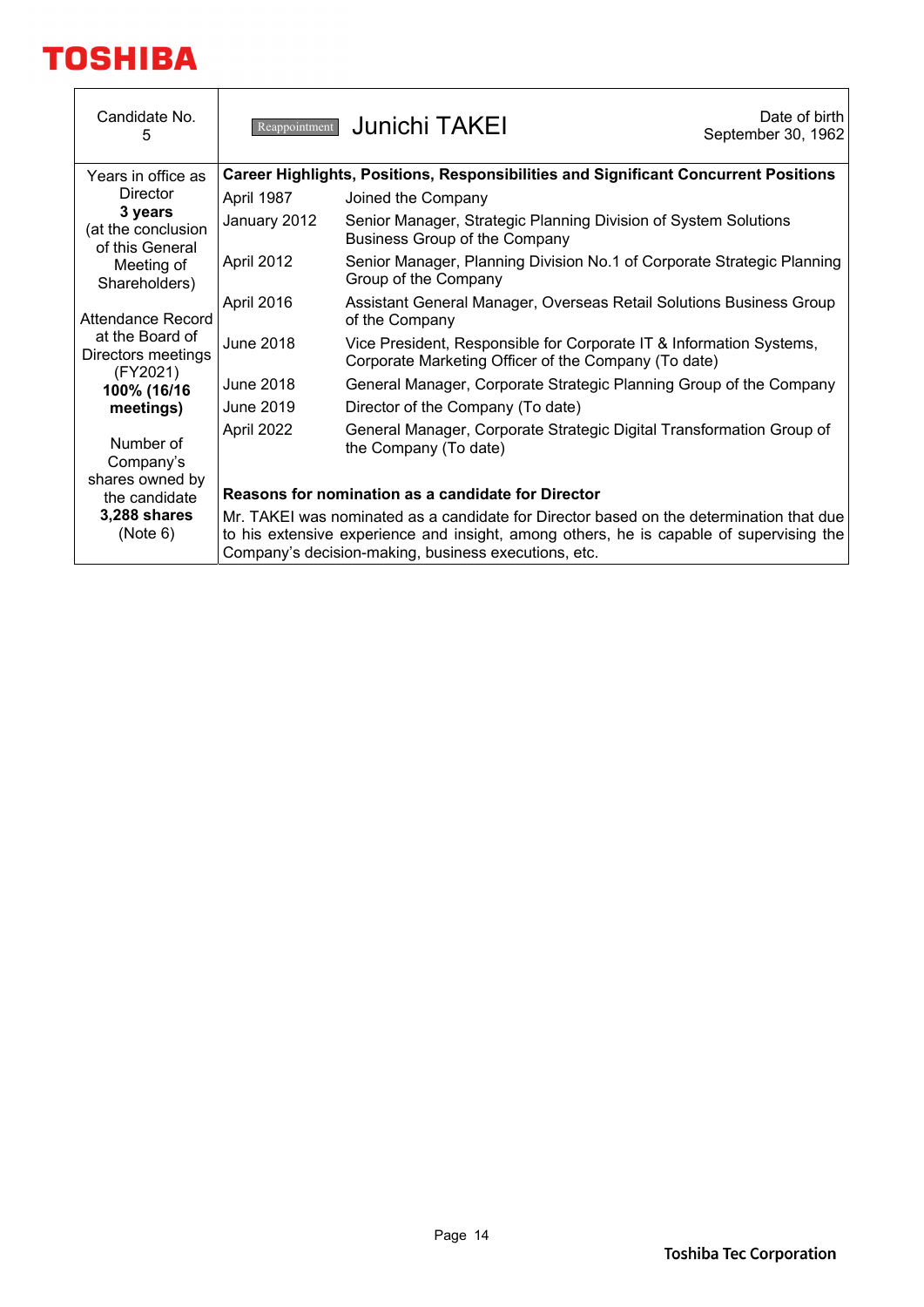

 $\mathbf{r}$ 

| Candidate No.<br>6                                                                                           | Reappointment                                      | Date of birth<br>August 14, 1967                                                                                                                                                                                                            |  |  |  |  |  |  |
|--------------------------------------------------------------------------------------------------------------|----------------------------------------------------|---------------------------------------------------------------------------------------------------------------------------------------------------------------------------------------------------------------------------------------------|--|--|--|--|--|--|
|                                                                                                              |                                                    | Career Highlights, Positions, Responsibilities and Significant Concurrent Positions                                                                                                                                                         |  |  |  |  |  |  |
|                                                                                                              | April 1991                                         | Joined Toshiba Corporation                                                                                                                                                                                                                  |  |  |  |  |  |  |
|                                                                                                              |                                                    | September 2007 Administrative Manager of Toshiba Asia Pacific Pte. Ltd. (Singapore)<br>Group Manager, Employee Relations & Work Force Planning Group,<br>Human Resources and Administration Division of Toshiba Corporation                 |  |  |  |  |  |  |
| Years in office as<br><b>Director</b>                                                                        | June 2010                                          |                                                                                                                                                                                                                                             |  |  |  |  |  |  |
| 1 year<br>(at the conclusion                                                                                 | <b>July 2016</b>                                   | Group Manager, Human Resources Management Group, Human<br>Resources and Administration Division of Toshiba Corporation                                                                                                                      |  |  |  |  |  |  |
| of this General<br>Meeting of<br>Shareholders)<br>Attendance Record<br>at the Board of<br>Directors meetings | April 2020                                         | General Manager, Human Resources Management Department 1,<br>Human Resources and Administration Division of Toshiba Corporation                                                                                                             |  |  |  |  |  |  |
|                                                                                                              | August 2020                                        | General Manager, Governance Organization Project Team, Human<br>Resources and Administration Division of Toshiba Corporation                                                                                                                |  |  |  |  |  |  |
|                                                                                                              | April 2021                                         | Executive Officer, Corporate Vice President,<br>General Executive, Human Resources and Administration Division of<br>Toshiba Corporation (To date)                                                                                          |  |  |  |  |  |  |
| (FY2021)<br>92% (12/13<br>meetings)                                                                          | April 2021                                         | Vice President, Human Resources and Administration Division of<br><b>Toshiba Corporation</b>                                                                                                                                                |  |  |  |  |  |  |
| Number of                                                                                                    | June 2021                                          | General Executive, Sustainability Promotion Division of Toshiba<br>Corporation (To date)                                                                                                                                                    |  |  |  |  |  |  |
| Company's<br>shares owned by                                                                                 | June 2021                                          | Director of the Company (To date)                                                                                                                                                                                                           |  |  |  |  |  |  |
| the candidate<br>- shares                                                                                    | <b>March 2022</b>                                  | General Executive, Corporate Communications Division of Toshiba<br>Corporation (To date)                                                                                                                                                    |  |  |  |  |  |  |
|                                                                                                              | Reasons for nomination as a candidate for Director |                                                                                                                                                                                                                                             |  |  |  |  |  |  |
|                                                                                                              |                                                    | Mr. MIHARA was nominated as a candidate for Director based on the determination that<br>due to his extensive experience and insight, among others, he is capable of supervising the<br>Company's decision-making, business executions, etc. |  |  |  |  |  |  |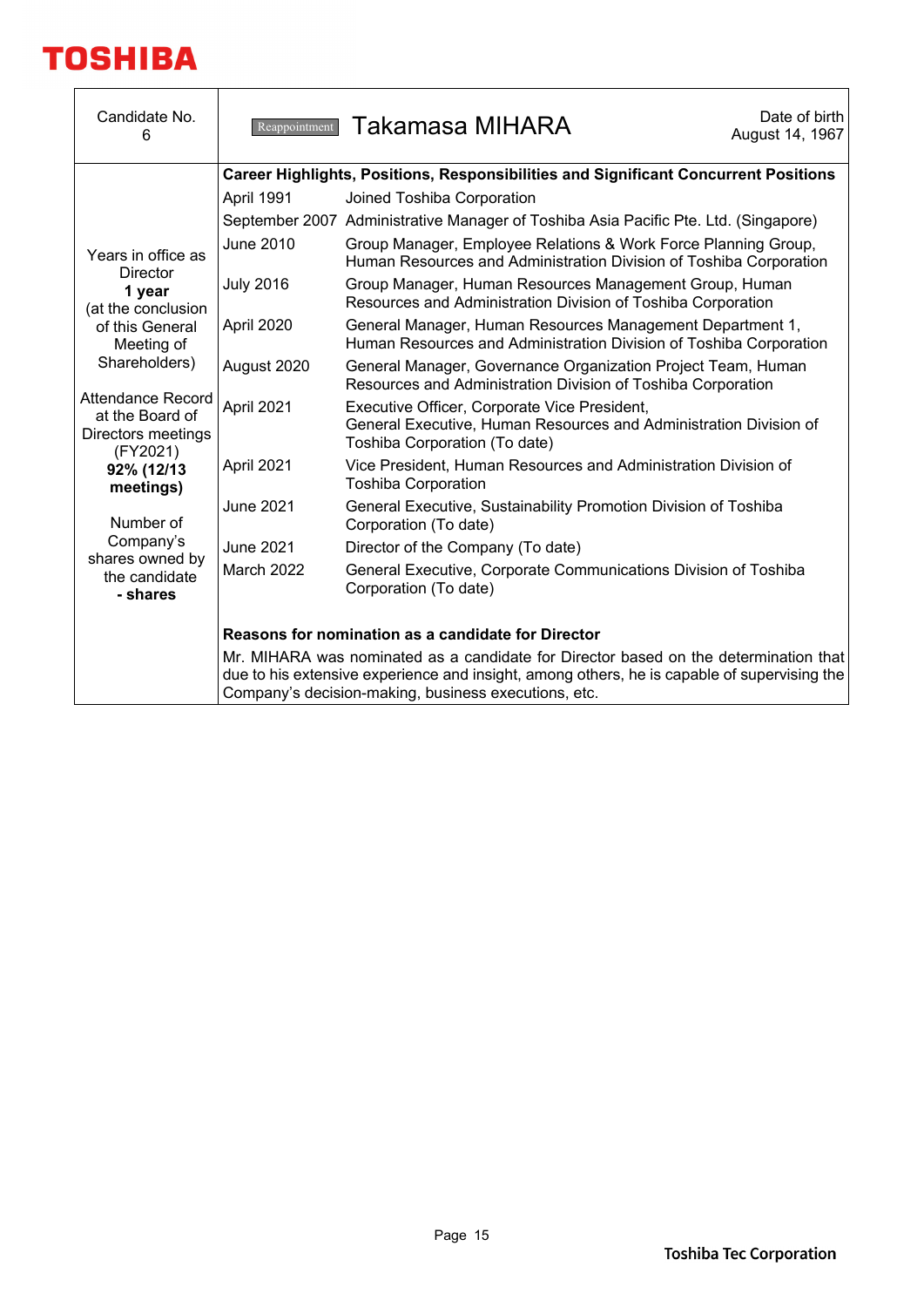

| Candidate No.<br>7                            | Reappointment<br>Candidate for<br>Outside<br><b>Director</b>                                | Date of birth<br>October 24, 1948                                                                                                                                                                                                                                                                                                                                                                                                                                                                                                                                                                                                                                                        |  |  |  |  |  |  |
|-----------------------------------------------|---------------------------------------------------------------------------------------------|------------------------------------------------------------------------------------------------------------------------------------------------------------------------------------------------------------------------------------------------------------------------------------------------------------------------------------------------------------------------------------------------------------------------------------------------------------------------------------------------------------------------------------------------------------------------------------------------------------------------------------------------------------------------------------------|--|--|--|--|--|--|
|                                               |                                                                                             | Career Highlights, Positions, Responsibilities and Significant Concurrent Positions                                                                                                                                                                                                                                                                                                                                                                                                                                                                                                                                                                                                      |  |  |  |  |  |  |
|                                               | April 1972                                                                                  | Joined Marubeni Corporation                                                                                                                                                                                                                                                                                                                                                                                                                                                                                                                                                                                                                                                              |  |  |  |  |  |  |
|                                               | April 2002                                                                                  | Corporate Vice President of Marubeni Corporation                                                                                                                                                                                                                                                                                                                                                                                                                                                                                                                                                                                                                                         |  |  |  |  |  |  |
|                                               | April 2004                                                                                  | Corporate Senior Vice President of Marubeni Corporation                                                                                                                                                                                                                                                                                                                                                                                                                                                                                                                                                                                                                                  |  |  |  |  |  |  |
| Years in office as                            | April 2006                                                                                  | Corporate Executive Vice President of Marubeni Corporation                                                                                                                                                                                                                                                                                                                                                                                                                                                                                                                                                                                                                               |  |  |  |  |  |  |
| <b>Director</b>                               | April 2008                                                                                  | Senior Executive Vice President of Marubeni Corporation                                                                                                                                                                                                                                                                                                                                                                                                                                                                                                                                                                                                                                  |  |  |  |  |  |  |
| 6 years<br>(at the conclusion                 | <b>June 2008</b>                                                                            | Representative Director, Senior Executive Vice President of Marubeni<br>Corporation                                                                                                                                                                                                                                                                                                                                                                                                                                                                                                                                                                                                      |  |  |  |  |  |  |
| of this General<br>Meeting of                 | May 2010                                                                                    | Representative Director, President and Chief Executive Officer of The<br>Daiei, Inc. (Until May 2013)                                                                                                                                                                                                                                                                                                                                                                                                                                                                                                                                                                                    |  |  |  |  |  |  |
| Shareholders)                                 | April 2016                                                                                  | Auditor of Tokyo University of Foreign Studies (To date)                                                                                                                                                                                                                                                                                                                                                                                                                                                                                                                                                                                                                                 |  |  |  |  |  |  |
| <b>Attendance Record</b>                      | <b>July 2016</b>                                                                            | Outside Director of the Company (To date)                                                                                                                                                                                                                                                                                                                                                                                                                                                                                                                                                                                                                                                |  |  |  |  |  |  |
| at the Board of<br>Directors meetings         | February 2017                                                                               | Chairperson, Nomination & Compensation Advisory Committee of the<br>Company                                                                                                                                                                                                                                                                                                                                                                                                                                                                                                                                                                                                              |  |  |  |  |  |  |
| (FY2021)<br>100% (16/16                       | March 2020                                                                                  | Outside Director of Katakura Industries Co., Ltd. (To date)                                                                                                                                                                                                                                                                                                                                                                                                                                                                                                                                                                                                                              |  |  |  |  |  |  |
| meetings)                                     | December 2021                                                                               | Chairperson, Special Committee,<br>Chairperson, Nomination Committee of the Company (To date)                                                                                                                                                                                                                                                                                                                                                                                                                                                                                                                                                                                            |  |  |  |  |  |  |
| Number of                                     |                                                                                             |                                                                                                                                                                                                                                                                                                                                                                                                                                                                                                                                                                                                                                                                                          |  |  |  |  |  |  |
| Company's<br>shares owned by<br>the candidate | Reasons for nomination as a candidate for Outside Director and outline of expected<br>roles |                                                                                                                                                                                                                                                                                                                                                                                                                                                                                                                                                                                                                                                                                          |  |  |  |  |  |  |
| - shares                                      |                                                                                             | Mr. KUWAHARA was nominated as a candidate for Outside Director because he satisfies<br>the respective independence criteria stipulated by the Tokyo Stock Exchange and the<br>Company and he possesses extensive experience, insight and other skills gained through<br>his engagement as a corporate manager.<br>If he is elected as an Outside Director, he can be expected to use his extensive experience,<br>insight and other skills to continue to supervise the Company's decision-making, business<br>executions, etc. from an independent and objective standpoint, such as by serving as<br>Chairperson of the Special Committee and Chairperson of the Nomination Committee. |  |  |  |  |  |  |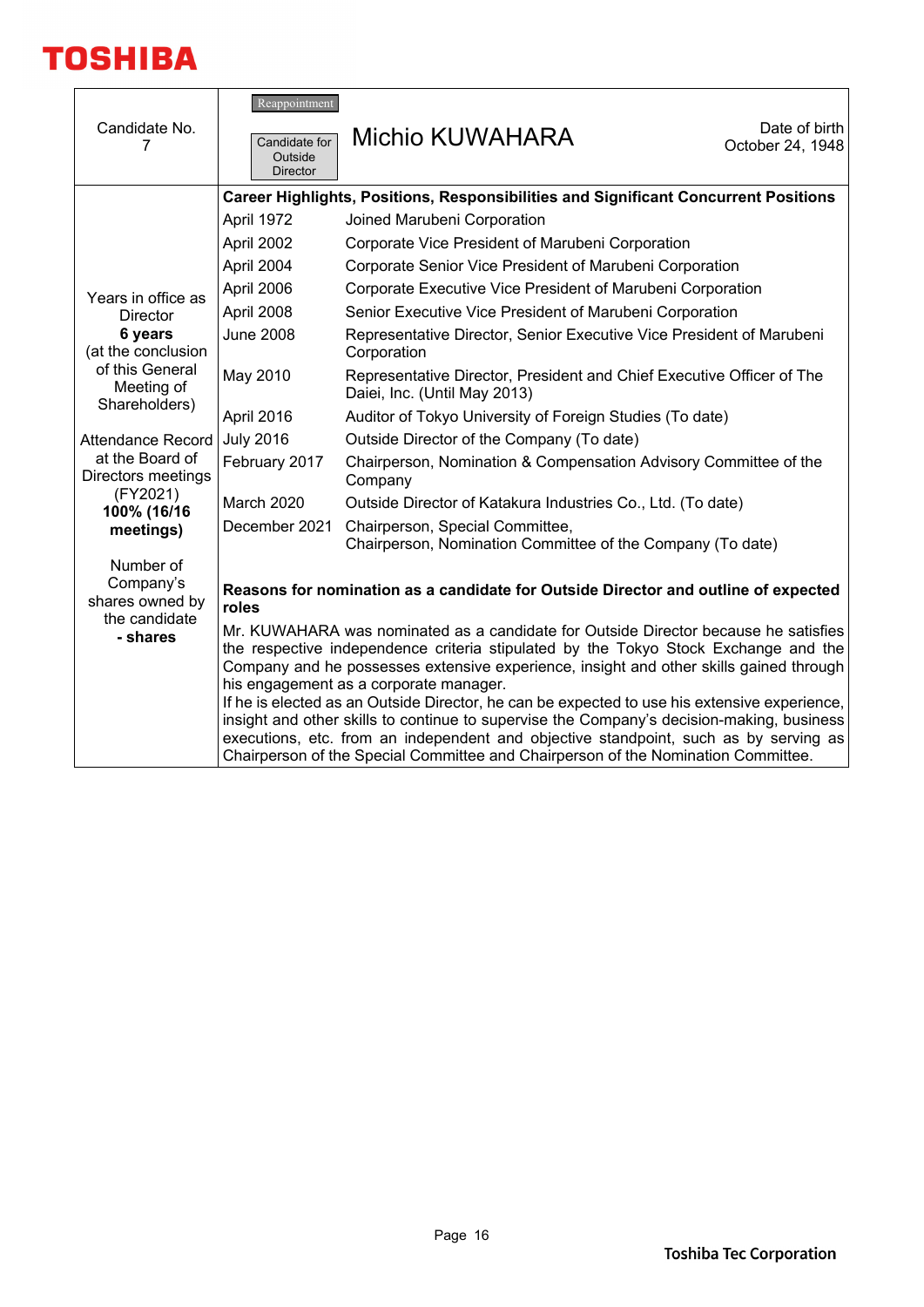

 $\mathbf{r}$ 

| Candidate No.<br>8                        | Reappointment<br>Candidate for<br>Outside<br><b>Director</b> | <b>Shin NAGASE</b>                                                                                                                                                                                                                                                                                                                                                                                                                                                                                                                                                                                                                                                                      | Date of birth<br>March 13, 1950 |  |  |  |  |  |
|-------------------------------------------|--------------------------------------------------------------|-----------------------------------------------------------------------------------------------------------------------------------------------------------------------------------------------------------------------------------------------------------------------------------------------------------------------------------------------------------------------------------------------------------------------------------------------------------------------------------------------------------------------------------------------------------------------------------------------------------------------------------------------------------------------------------------|---------------------------------|--|--|--|--|--|
|                                           |                                                              | Career Highlights, Positions, Responsibilities and Significant Concurrent Positions                                                                                                                                                                                                                                                                                                                                                                                                                                                                                                                                                                                                     |                                 |  |  |  |  |  |
|                                           | April 1972                                                   | Joined ANA Holdings Inc.                                                                                                                                                                                                                                                                                                                                                                                                                                                                                                                                                                                                                                                                |                                 |  |  |  |  |  |
|                                           | April 2001                                                   | Corporate Executive Officer of ANA Holdings Inc.                                                                                                                                                                                                                                                                                                                                                                                                                                                                                                                                                                                                                                        |                                 |  |  |  |  |  |
|                                           | April 2003                                                   | Corporate Executive Officer (jomu shikkoyakuinn) of ANA Holdings Inc.                                                                                                                                                                                                                                                                                                                                                                                                                                                                                                                                                                                                                   |                                 |  |  |  |  |  |
|                                           | April 2004                                                   | Corporate Executive Officer (joseki shikkoyakuinn) of ANA Holdings Inc.                                                                                                                                                                                                                                                                                                                                                                                                                                                                                                                                                                                                                 |                                 |  |  |  |  |  |
|                                           | <b>June 2004</b>                                             | Member of the Board of Directors, Corporate Executive Officer of ANA<br>Holdings Inc.                                                                                                                                                                                                                                                                                                                                                                                                                                                                                                                                                                                                   |                                 |  |  |  |  |  |
| Years in office as<br>Director            | April 2005                                                   | Executive Vice President (jomu torishimariyaku), Corporate Executive<br>Officer of ANA Holdings Inc.                                                                                                                                                                                                                                                                                                                                                                                                                                                                                                                                                                                    |                                 |  |  |  |  |  |
| 6 years<br>(at the conclusion             | April 2007                                                   | Executive Vice President (senmu torishimariyaku), Corporate Executive<br>Officer of ANA Holdings Inc.                                                                                                                                                                                                                                                                                                                                                                                                                                                                                                                                                                                   |                                 |  |  |  |  |  |
| of this General<br>Meeting of             | April 2009                                                   | Senior Executive Vice President, Representative Director, Corporate<br>Executive Officer of ANA Holdings Inc.                                                                                                                                                                                                                                                                                                                                                                                                                                                                                                                                                                           |                                 |  |  |  |  |  |
| Shareholders)<br><b>Attendance Record</b> | April 2012                                                   | Representative Director, President and Chief Executive Officer of ANA<br>Strategic Research Institute Co., Ltd. (Until March 2016)                                                                                                                                                                                                                                                                                                                                                                                                                                                                                                                                                      |                                 |  |  |  |  |  |
| at the Board of                           | June 2016                                                    | Outside Director of Happinet Corporation (To date)                                                                                                                                                                                                                                                                                                                                                                                                                                                                                                                                                                                                                                      |                                 |  |  |  |  |  |
| Directors meetings                        | <b>June 2016</b>                                             | Outside Director of Mitsubishi Estate Co., Ltd. (To date)                                                                                                                                                                                                                                                                                                                                                                                                                                                                                                                                                                                                                               |                                 |  |  |  |  |  |
| (FY2021)<br>100% (16/16                   | <b>July 2016</b>                                             | Outside Director of the Company (To date)                                                                                                                                                                                                                                                                                                                                                                                                                                                                                                                                                                                                                                               |                                 |  |  |  |  |  |
| meetings)                                 | February 2017                                                | Member, Nomination & Compensation Advisory Committee of the<br>Company                                                                                                                                                                                                                                                                                                                                                                                                                                                                                                                                                                                                                  |                                 |  |  |  |  |  |
| Number of<br>Company's<br>shares owned by | December 2021                                                | Member, Special Committee, Member, Nomination Committee,<br>Member, Compensation Committee of the Company (To date)                                                                                                                                                                                                                                                                                                                                                                                                                                                                                                                                                                     |                                 |  |  |  |  |  |
| the candidate<br>- shares                 | roles                                                        | Reasons for nomination as a candidate for Outside Director and outline of expected                                                                                                                                                                                                                                                                                                                                                                                                                                                                                                                                                                                                      |                                 |  |  |  |  |  |
|                                           | the Compensation Committee.                                  | Mr. NAGASE was nominated as a candidate for Outside Director because he satisfies the<br>respective independence criteria stipulated by the Tokyo Stock Exchange and the Company<br>and he possesses extensive experience, insight and other skills gained through his<br>engagement as a corporate manager.<br>If he is elected as an Outside Director, he can be expected to use his extensive experience,<br>insight and other skills to continue to supervise the Company's decision-making, business<br>executions, etc. from an independent and objective standpoint, such as by serving as<br>Member of the Special Committee, Member of the Nomination Committee, and Member of |                                 |  |  |  |  |  |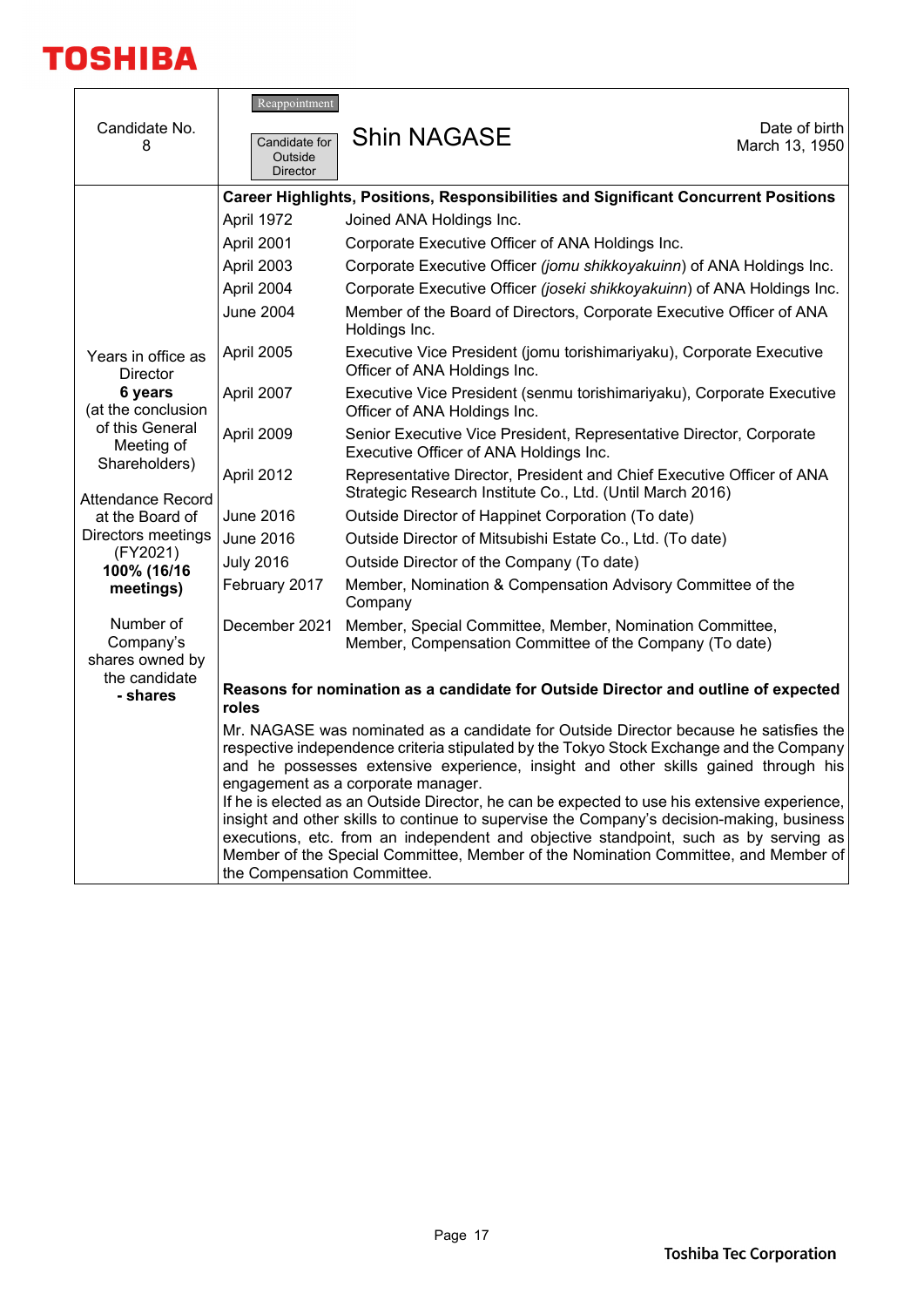

| Candidate No.<br>9                                  | Reappointment<br>Candidate for<br>Outside<br><b>Director</b>                                | Hirotaka MORISHITA                                                                                                                                                                                                                                                                                                                                                                                                                                                                                                                                                                                                                                                                  | Date of birth<br>October 7, 1950 |  |  |  |  |
|-----------------------------------------------------|---------------------------------------------------------------------------------------------|-------------------------------------------------------------------------------------------------------------------------------------------------------------------------------------------------------------------------------------------------------------------------------------------------------------------------------------------------------------------------------------------------------------------------------------------------------------------------------------------------------------------------------------------------------------------------------------------------------------------------------------------------------------------------------------|----------------------------------|--|--|--|--|
|                                                     |                                                                                             | <b>Career Highlights, Positions, Responsibilities and Significant Concurrent Positions</b>                                                                                                                                                                                                                                                                                                                                                                                                                                                                                                                                                                                          |                                  |  |  |  |  |
|                                                     | April 1976                                                                                  | Joined Toyota Industries Corporation                                                                                                                                                                                                                                                                                                                                                                                                                                                                                                                                                                                                                                                |                                  |  |  |  |  |
|                                                     | March 1999                                                                                  | General Manager, Production Engineering Division, Automobile Group<br>of Toyota Industries Corporation                                                                                                                                                                                                                                                                                                                                                                                                                                                                                                                                                                              |                                  |  |  |  |  |
|                                                     | <b>June 2005</b>                                                                            | Director of Toyota Industries Corporation                                                                                                                                                                                                                                                                                                                                                                                                                                                                                                                                                                                                                                           |                                  |  |  |  |  |
| Years in office as                                  | <b>June 2006</b>                                                                            | Managing Director of Toyota Industries Corporation                                                                                                                                                                                                                                                                                                                                                                                                                                                                                                                                                                                                                                  |                                  |  |  |  |  |
| <b>Director</b><br>2 years                          | <b>June 2006</b>                                                                            | President and Chief Executive Officer of Izumi Machine Mfg. Co., Ltd.<br>(Until February 2008)                                                                                                                                                                                                                                                                                                                                                                                                                                                                                                                                                                                      |                                  |  |  |  |  |
| (at the conclusion<br>of this General<br>Meeting of | <b>June 2008</b>                                                                            | President and Chief Executive Officer of Toyota Motor Industries Poland<br>Sp.z o.o (Until June 2011)                                                                                                                                                                                                                                                                                                                                                                                                                                                                                                                                                                               |                                  |  |  |  |  |
| Shareholders)                                       | <b>June 2008</b>                                                                            | Senior Managing Officer of Toyota Industries Corporation                                                                                                                                                                                                                                                                                                                                                                                                                                                                                                                                                                                                                            |                                  |  |  |  |  |
| <b>Attendance Record</b><br>at the Board of         | <b>June 2010</b>                                                                            | Director of Toyota Industries Corporation                                                                                                                                                                                                                                                                                                                                                                                                                                                                                                                                                                                                                                           |                                  |  |  |  |  |
|                                                     | <b>June 2011</b>                                                                            | Senior Managing Director of Toyota Industries Corporation                                                                                                                                                                                                                                                                                                                                                                                                                                                                                                                                                                                                                           |                                  |  |  |  |  |
| Directors meetings<br>(FY2021)                      | <b>June 2013</b>                                                                            | Representative Director, Executive Vice President of Toyota Industries<br>Corporation (Until June 2016)                                                                                                                                                                                                                                                                                                                                                                                                                                                                                                                                                                             |                                  |  |  |  |  |
| 100% (16/16                                         | <b>June 2020</b>                                                                            | Outside Director of the Company (To date)                                                                                                                                                                                                                                                                                                                                                                                                                                                                                                                                                                                                                                           |                                  |  |  |  |  |
| meetings)                                           | December 2021                                                                               | Chairperson, Compensation Committee,                                                                                                                                                                                                                                                                                                                                                                                                                                                                                                                                                                                                                                                |                                  |  |  |  |  |
| Number of<br>Company's                              |                                                                                             | Member, Special Committee of the Company (To date)                                                                                                                                                                                                                                                                                                                                                                                                                                                                                                                                                                                                                                  |                                  |  |  |  |  |
| shares owned by<br>the candidate                    | Reasons for nomination as a candidate for Outside Director and outline of expected<br>roles |                                                                                                                                                                                                                                                                                                                                                                                                                                                                                                                                                                                                                                                                                     |                                  |  |  |  |  |
| - shares                                            |                                                                                             | Mr. MORISHITA was nominated as a candidate for Outside Director because he satisfies<br>the respective independence criteria stipulated by the Tokyo Stock Exchange and the<br>Company and he possesses extensive experience, insight and other skills gained through<br>his engagement as a corporate manager.<br>If he is elected as an Outside Director, he can be expected to use his extensive experience,<br>insight and other skills to continue to supervise the Company's decision-making and<br>business executions from an independent and objective standpoint, such as by serving as<br>Chairperson of the Compensation Committee and Member of the Special Committee. |                                  |  |  |  |  |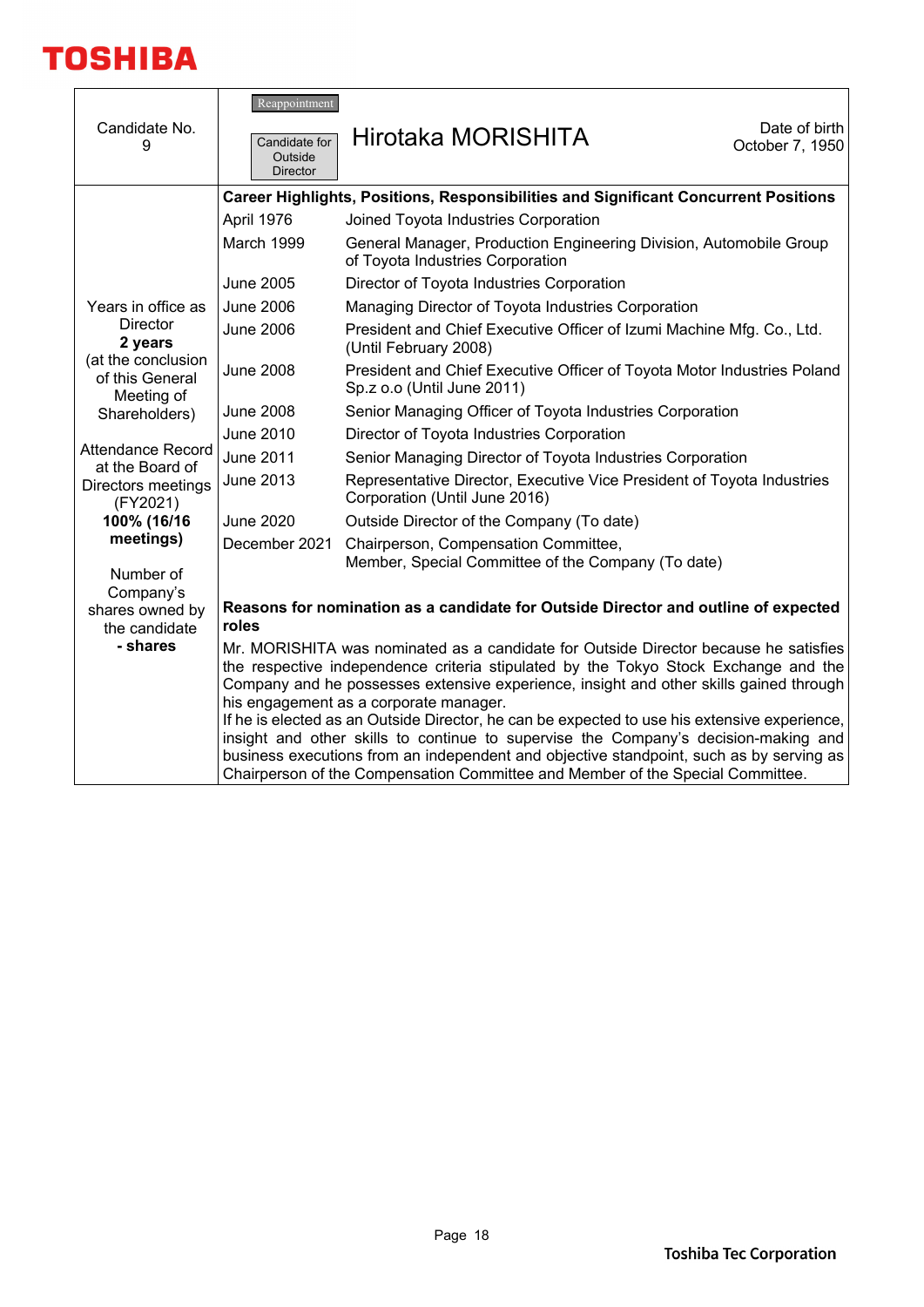

| Candidate No.<br>10                                               | Reappointment<br>Candidate for<br>Outside<br><b>Director</b>                                | Miho AOKI                                                                                                                                                                                                                                                                                                                                                                                                                                                                                                                                                                                                                                                                                                                                             | Date of birth<br>April 12, 1961 |  |  |  |  |
|-------------------------------------------------------------------|---------------------------------------------------------------------------------------------|-------------------------------------------------------------------------------------------------------------------------------------------------------------------------------------------------------------------------------------------------------------------------------------------------------------------------------------------------------------------------------------------------------------------------------------------------------------------------------------------------------------------------------------------------------------------------------------------------------------------------------------------------------------------------------------------------------------------------------------------------------|---------------------------------|--|--|--|--|
|                                                                   | Career Highlights, Positions, Responsibilities and Significant Concurrent Positions         |                                                                                                                                                                                                                                                                                                                                                                                                                                                                                                                                                                                                                                                                                                                                                       |                                 |  |  |  |  |
|                                                                   | April 1983                                                                                  | Joined Boston Consulting Group (Until July 1985)<br>Completed Harvard University Graduate School of Business (MBA)                                                                                                                                                                                                                                                                                                                                                                                                                                                                                                                                                                                                                                    |                                 |  |  |  |  |
|                                                                   | <b>June 1987</b>                                                                            |                                                                                                                                                                                                                                                                                                                                                                                                                                                                                                                                                                                                                                                                                                                                                       |                                 |  |  |  |  |
|                                                                   | August 1987                                                                                 | Associate of Salomon Brothers Inc.                                                                                                                                                                                                                                                                                                                                                                                                                                                                                                                                                                                                                                                                                                                    |                                 |  |  |  |  |
|                                                                   | January 1990                                                                                | Director of Pfizer Inc.                                                                                                                                                                                                                                                                                                                                                                                                                                                                                                                                                                                                                                                                                                                               |                                 |  |  |  |  |
|                                                                   |                                                                                             | September 1995 General Manager of Estee Lauder Group of Companies Japan                                                                                                                                                                                                                                                                                                                                                                                                                                                                                                                                                                                                                                                                               |                                 |  |  |  |  |
| Years in office as<br>Director                                    | <b>June 2001</b><br>Vice President of Deloitte Tohmatsu Consulting Co., Ltd.                |                                                                                                                                                                                                                                                                                                                                                                                                                                                                                                                                                                                                                                                                                                                                                       |                                 |  |  |  |  |
| 2 years                                                           | <b>July 2005</b>                                                                            | Representative Director of Esquel Japan Limited                                                                                                                                                                                                                                                                                                                                                                                                                                                                                                                                                                                                                                                                                                       |                                 |  |  |  |  |
| (at the conclusion                                                | March 2008                                                                                  | Executive Vice President of Amway Japan LLC. (Until July 2010)                                                                                                                                                                                                                                                                                                                                                                                                                                                                                                                                                                                                                                                                                        |                                 |  |  |  |  |
| of this General<br>Meeting of                                     | April 2017                                                                                  | Part-time Lecturer, Department of Food Safety and Management of<br>Showa Women's University                                                                                                                                                                                                                                                                                                                                                                                                                                                                                                                                                                                                                                                           |                                 |  |  |  |  |
| Shareholders)                                                     | April 2019                                                                                  | Specially Appointed Associate Professor, Department of Food Safety<br>and Management of Showa Women's University                                                                                                                                                                                                                                                                                                                                                                                                                                                                                                                                                                                                                                      |                                 |  |  |  |  |
| <b>Attendance Record</b><br>at the Board of<br>Directors meetings | April 2020                                                                                  | Associate Professor, Department of Food Safety and Management of<br>Showa Women's University (To date)                                                                                                                                                                                                                                                                                                                                                                                                                                                                                                                                                                                                                                                |                                 |  |  |  |  |
| (FY2021)                                                          | <b>June 2020</b>                                                                            | Outside Director of Hitachi Transport System, Ltd. (To date)                                                                                                                                                                                                                                                                                                                                                                                                                                                                                                                                                                                                                                                                                          |                                 |  |  |  |  |
| 100% (16/16                                                       | <b>June 2020</b>                                                                            | Outside Director of the Company (To date)                                                                                                                                                                                                                                                                                                                                                                                                                                                                                                                                                                                                                                                                                                             |                                 |  |  |  |  |
| meetings)                                                         | December 2021                                                                               | Member, Special Committee, Member, Nomination Committee,                                                                                                                                                                                                                                                                                                                                                                                                                                                                                                                                                                                                                                                                                              |                                 |  |  |  |  |
| Number of                                                         |                                                                                             | Member, Compensation Committee of the Company (To date)                                                                                                                                                                                                                                                                                                                                                                                                                                                                                                                                                                                                                                                                                               |                                 |  |  |  |  |
| Company's                                                         |                                                                                             |                                                                                                                                                                                                                                                                                                                                                                                                                                                                                                                                                                                                                                                                                                                                                       |                                 |  |  |  |  |
| shares owned by<br>the candidate                                  | Reasons for nomination as a candidate for Outside Director and outline of expected<br>roles |                                                                                                                                                                                                                                                                                                                                                                                                                                                                                                                                                                                                                                                                                                                                                       |                                 |  |  |  |  |
| - shares                                                          |                                                                                             | Ms. AOKI was nominated as a candidate for Outside Director because she satisfies the<br>respective independence criteria stipulated by the Tokyo Stock Exchange and the Company<br>and she possesses extensive experience, insight and other skills gained through her<br>engagement as both a corporate manager and university faculty.<br>If she is elected as an Outside Director, she can be expected to use her extensive<br>experience, insight and other skills to continue to supervise the Company's decision-<br>making, business executions, etc. from an independent and objective standpoint, such as<br>by serving as Member of the Special Committee, Member of the Nomination Committee,<br>and Member of the Compensation Committee. |                                 |  |  |  |  |

Notes: 1. There is no special interest between any of candidates and the Company.

- 2. The candidates' positions and areas of responsibilities at the Company's parent company, Toshiba Corporation, and its subsidiaries are included in the "Career Highlights, Positions, Responsibilities and Significant Concurrent Positions" column.
- 3. The Company has entered into liability limitation agreements with Mr. Michio KUWAHARA, Mr. Shin NAGASE, Mr. Hirotaka MORISHITA and Ms. Miho AOKI to limit their liability for damages as stipulated in Article 423, Paragraph 1 of the Companies Act to the minimum liability amount stipulated in Article 425, Paragraph 1 of said Act. If their reappointments as Outside Director are approved, the Company plans to continue said agreements with the candidates.
- 4. The Company has entered into a directors and officers liability insurance agreement with an insurance company as stipulated in Article 430-3, Paragraph 1 of the Companies Act to cover damage incurred by the insured (legal damages and litigation expenses) as a result of a claim for damages being made against the insured during the insurance period due to an act committed by the insured. If the appointments of each candidate are approved at this General Meeting of Shareholders, each candidate will be included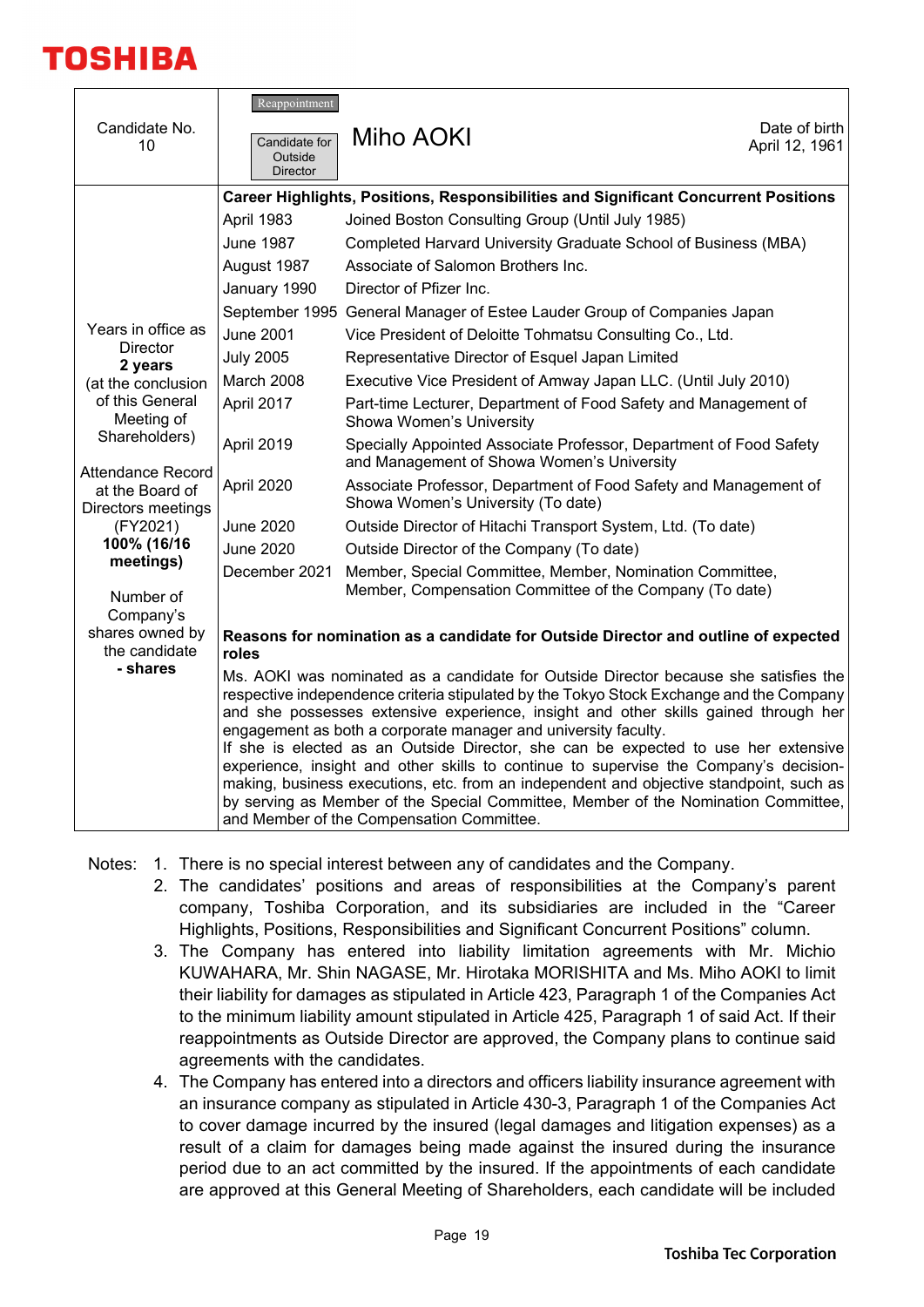as the insured in said insurance agreement. The Company plans to renew said insurance agreement with generally the same contents at the time of the next renewal.

- 5. The Company has submitted to the Tokyo Stock Exchange notification of Mr. Michio KUWAHARA, Mr. Shin NAGASE, Mr. Hirotaka MORISHITA and Ms. Miho AOKI as independent officers as prescribed by the provisions of said Exchange. If the reappointments of said candidates are approved at this General Meeting of Shareholders, their appointments as independent officers will continue.
- 6. Candidates also own new share acquisition rights in the form of stock options.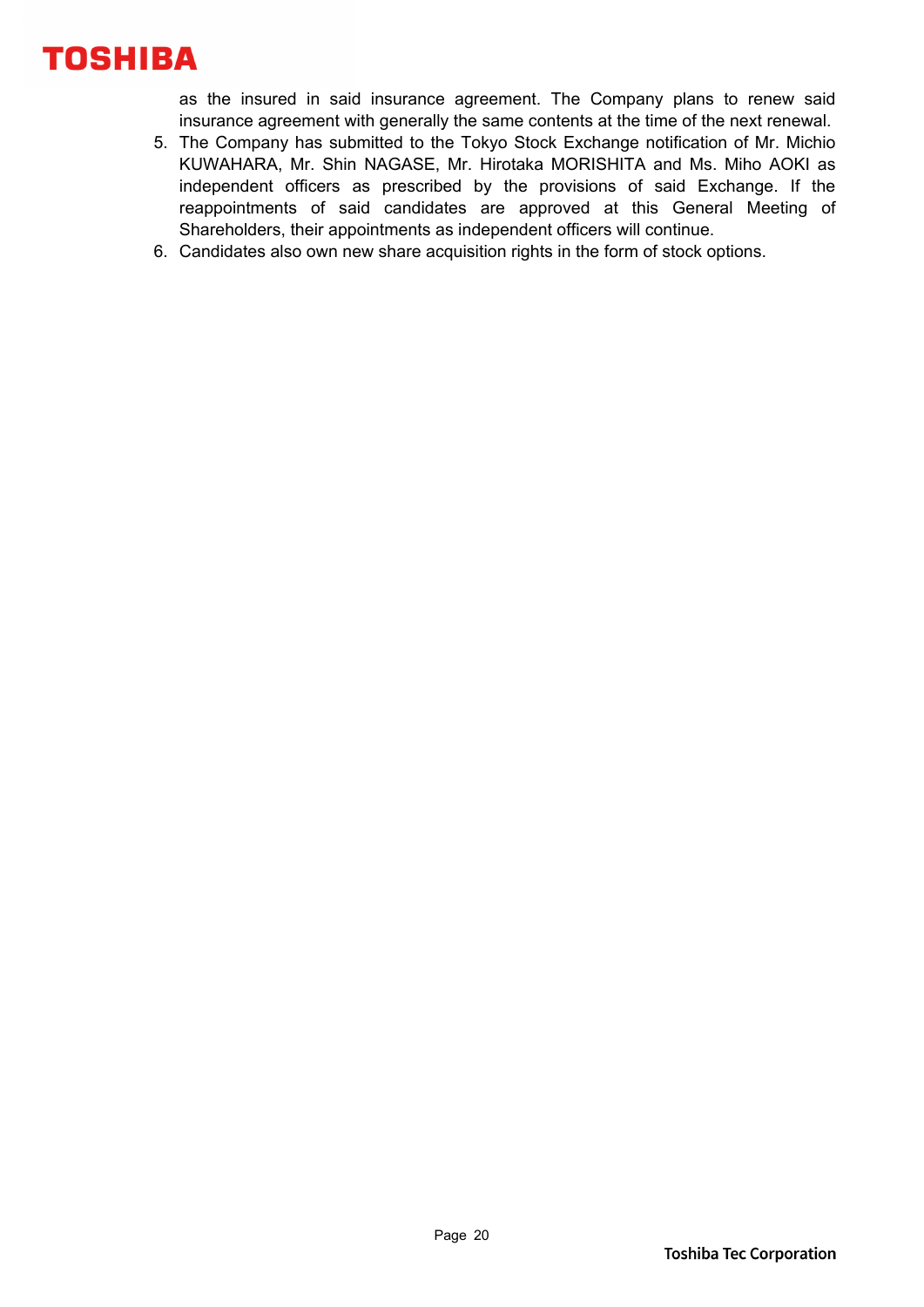### Third Proposal: Election of one (1) Audit & Supervisory Board Member

The term of office of the current one (1) Audit & Supervisory Board Member Ms. Kyoko Okumiya will expire at the conclusion of this Ordinary General Meeting of Shareholders.

Therefore, the Company proposes to elect the following one (1) Audit & Supervisory Board Member.

The Company has already obtained the consent of the Audit & Supervisory Board for this proposal.

The candidate for Audit & Supervisory Board Member is as follows.

| <b>New</b>                                   | Candidate for<br>Outside Audit &<br>Supervisory<br><b>Board Member</b>                                                                                                                                                                                                                                                                                                                                                                                | Kanako OSAWA                                                                                          | Date of birth I<br>December 22, 1970 |  |  |
|----------------------------------------------|-------------------------------------------------------------------------------------------------------------------------------------------------------------------------------------------------------------------------------------------------------------------------------------------------------------------------------------------------------------------------------------------------------------------------------------------------------|-------------------------------------------------------------------------------------------------------|--------------------------------------|--|--|
|                                              |                                                                                                                                                                                                                                                                                                                                                                                                                                                       | <b>Career Highlights, Positions and Significant Concurrent Positions</b>                              |                                      |  |  |
|                                              | April 1998                                                                                                                                                                                                                                                                                                                                                                                                                                            | Registered as an Attorney at Law<br>Joined Kajitani Law Offices (To date)                             |                                      |  |  |
|                                              | October 2005                                                                                                                                                                                                                                                                                                                                                                                                                                          | Admitted to practice law in the State of New York, United States                                      |                                      |  |  |
|                                              | June 2015                                                                                                                                                                                                                                                                                                                                                                                                                                             | <b>Outside Director (Audit &amp; Supervisory</b><br>Committee Member) of LINTEC Corporation (To date) |                                      |  |  |
| Number of<br>Company's                       | June 2021                                                                                                                                                                                                                                                                                                                                                                                                                                             | Outside Director of TPR Co., Ltd. (To date)                                                           |                                      |  |  |
| shares owned by<br>the candidate<br>- shares | March 2022                                                                                                                                                                                                                                                                                                                                                                                                                                            | Outside Audit & Supervisory Board Member of Otsuka Holdings Co.,<br>Ltd. (To date)                    |                                      |  |  |
|                                              | Reasons for nomination as a candidate for Audit & Supervisory Board Member                                                                                                                                                                                                                                                                                                                                                                            |                                                                                                       |                                      |  |  |
|                                              | Although Ms. OSAWA has no direct experience in corporate management, she was<br>nominated as a candidate for Outside Audit & Supervisory Board Member because she<br>satisfies the respective independence criteria stipulated by the Tokyo Stock Exchange and<br>the Company, and the Company believes that she is capable of auditing the Company's<br>business executions, etc. based on her extensive experience, insight and other skills gained |                                                                                                       |                                      |  |  |

Notes: 1. Ms. Kanako OSAWA's name on the family register is Ms. Kanako KOIKE.

- 2. There is no special interest between Ms. Kanako OSAWA and the Company.
- 3. If the appointment of Ms. Kanako OSAWA as Outside Audit & Supervisory Board Member is approved at this General Meeting of Shareholders, the Company will enter into a liability limitation agreement with her to limit her liability for damages as stipulated in Article 423, Paragraph 1 of the Companies Act to the minimum liability amount stipulated in Article 425, Paragraph 1 of said Act.
- 4. The Company has entered into a directors and officers liability insurance agreement with an insurance company as stipulated in Article 430-3, Paragraph 1 of the Companies Act to cover damage incurred by the insured (legal damages and litigation expenses) as a result of a claim for damages being made against the insured during the insurance period due to an act committed by the insured. If the appointment of Ms. Kanako OSAWA as Audit & Supervisory Board Member is approved at this General Meeting of Shareholders, she will be included as the insured in said insurance agreement. The Company plans to renew said insurance agreement with generally the same contents at the time of the next renewal.
- 5. If the appointment of Ms. Kanako OSAWA as Outside Audit & Supervisory Board Member is approved at this General Meeting of Shareholders, the Company plans to submit to the Tokyo Stock Exchange notification of her appointment as an independent officer as prescribed by provisions of said Exchange.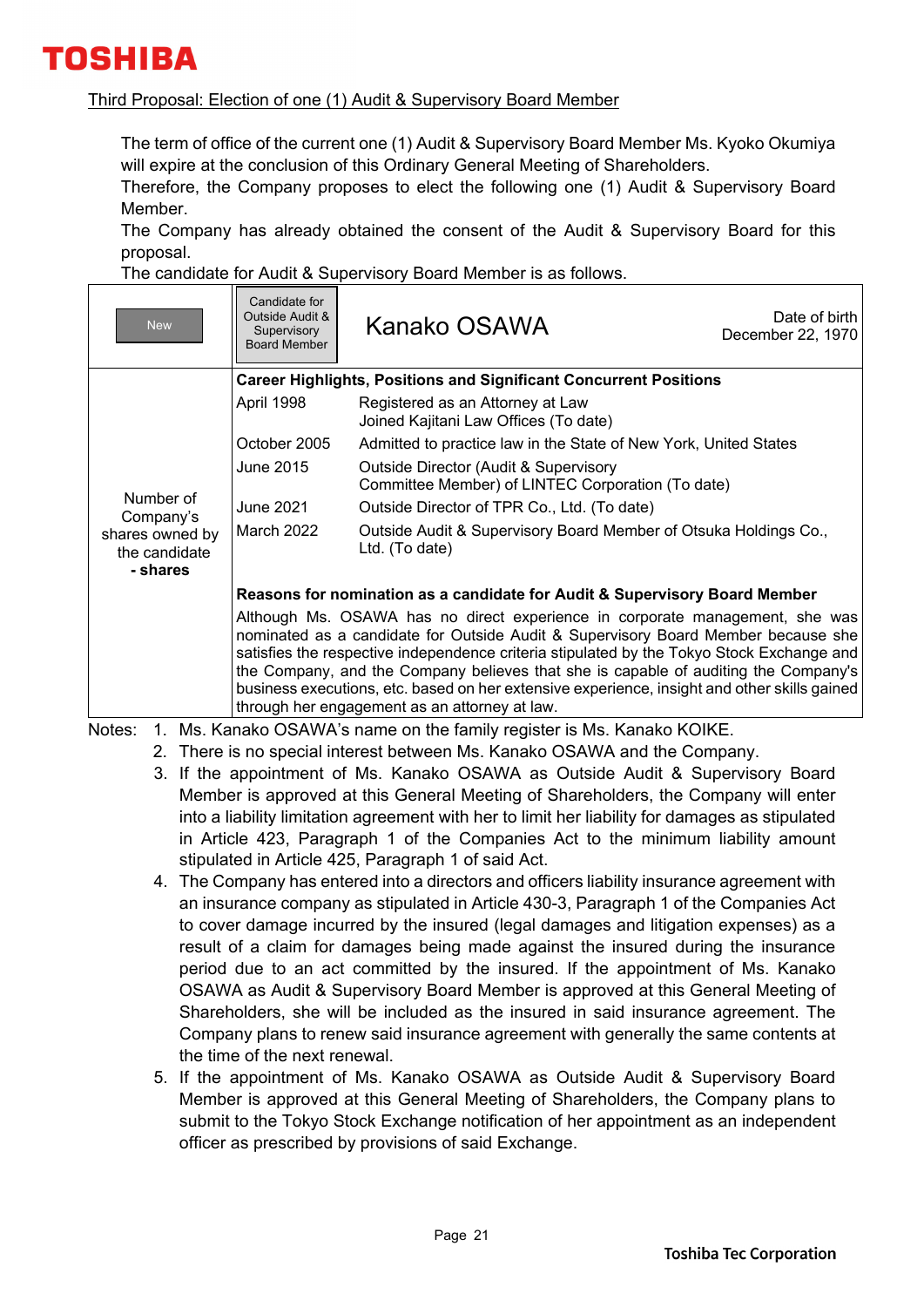

### Fourth Proposal: Election of one (1) Substitute Outside Audit & Supervisory Board Member

The term of the current Substitute Outside Audit & Supervisory Board Member, Mr. Tsuyoshi SAGAYA will expire at the beginning of this Ordinary General Meeting of Shareholders. Therefore, in order to fill in without delay any future vacancy in Outside Audit & Supervisory Board Members, the Company proposes to elect the following one (1) Substitute Outside Audit & Supervisory Board Member.

The candidate for Substitute Outside Audit & Supervisory Board Member is as follows.

| Reappointment                                | Candidate for<br>Substitute<br>Outside Audit &<br>Supervisory<br><b>Board Member</b> | Tsuyoshi SAGAYA                                                                                                                                                                                                                                                                                                                                                                                                                                                                                          | Date of birth<br>September 6, 1973 |  |  |  |
|----------------------------------------------|--------------------------------------------------------------------------------------|----------------------------------------------------------------------------------------------------------------------------------------------------------------------------------------------------------------------------------------------------------------------------------------------------------------------------------------------------------------------------------------------------------------------------------------------------------------------------------------------------------|------------------------------------|--|--|--|
|                                              |                                                                                      | <b>Career Highlights, Positions and Significant Concurrent Positions</b>                                                                                                                                                                                                                                                                                                                                                                                                                                 |                                    |  |  |  |
|                                              | October 2001                                                                         | Registered as Attorney at Law (To date)                                                                                                                                                                                                                                                                                                                                                                                                                                                                  |                                    |  |  |  |
|                                              | October 2001                                                                         | Joined Tokiwa Law Office                                                                                                                                                                                                                                                                                                                                                                                                                                                                                 |                                    |  |  |  |
|                                              | January 2004                                                                         | Joined Oh-Ebashi LPC & Partners                                                                                                                                                                                                                                                                                                                                                                                                                                                                          |                                    |  |  |  |
|                                              | October 2007                                                                         | Joined Tokiwa-Law Office                                                                                                                                                                                                                                                                                                                                                                                                                                                                                 |                                    |  |  |  |
|                                              | January 2010                                                                         | Established Sagaya Law Office<br>Managing Director of Sagaya Law Office (To date)                                                                                                                                                                                                                                                                                                                                                                                                                        |                                    |  |  |  |
| Number of<br>Company's                       | June 2016                                                                            | Substitute Outside Audit & Supervisory Board Member of the Company<br>(To date)                                                                                                                                                                                                                                                                                                                                                                                                                          |                                    |  |  |  |
| shares owned by<br>the candidate<br>- shares | February 2020                                                                        | Outside Audit & Supervisory Board Member of Succeed Co., Ltd. (To<br>date)                                                                                                                                                                                                                                                                                                                                                                                                                               |                                    |  |  |  |
|                                              | <b>Board Member</b>                                                                  | Reasons for nomination as a candidate for Substitute Outside Audit & Supervisory                                                                                                                                                                                                                                                                                                                                                                                                                         |                                    |  |  |  |
|                                              |                                                                                      | Although Mr. SAGAYA has no direct experience in corporate management, he was<br>nominated as a candidate for Substitute Outside Audit & Supervisory Board Member<br>because he satisfies the respective independence criteria stipulated by the Tokyo Stock<br>Exchange and the Company, and the Company believes that he is capable of auditing the<br>Company's business executions, etc. based on his extensive experience, insight and other<br>skills through his engagement as an attorney at law. |                                    |  |  |  |
| <b>N</b> 1 = 4 =<br>ᆍ<br>$\overline{A}$      |                                                                                      | $\frac{1}{2}$ is a substantial interest between $M_{\rm B}$ . Terms obj $\Omega$ AQAMA and the $\Omega_{\rm B}$                                                                                                                                                                                                                                                                                                                                                                                          |                                    |  |  |  |

Notes: 1. There is no special interest between Mr. Tsuyoshi SAGAYA and the Company.

- 2. If the reappointment of Mr. Tsuyoshi SAGAYA as Substitute Outside Audit & Supervisory Board Member is approved at this General Meeting of Shareholders, and should the occasion arise where he is appointed Outside Audit & Supervisory Board Member, the Company plans to enter into a liability limitation agreement with him to limit his liability for damages as stipulated in Article 423, Paragraph 1 of the Companies Act to the minimum liability amount stipulated in Article 425, Paragraph 1 of said Act.
- 3. The Company has entered into a directors and officers liability insurance agreement with an insurance company as stipulated in Article 430-3, Paragraph 1 of the Companies Act to cover damage incurred by the insured (legal damages and litigation expenses) as a result of a claim for damages being made against the insured during the insurance period due to an act committed by the insured. If the reappointment of Mr. Tsuyoshi SAGAYA as Substitute Outside Audit & Supervisory Board Member is approved at this General Meeting of Shareholders, and should the occasion arise where he is appointed Outside Audit & Supervisory Board Member, he will be included as the insured in the said insurance agreement. The Company plans to renew said insurance agreement with generally the same contents at the time of the next renewal.
- 4. If the reappointment of Mr. Tsuyoshi SAGAYA as Substitute Outside Audit & Supervisory Board Member is approved at this General Meeting of Shareholders, and should the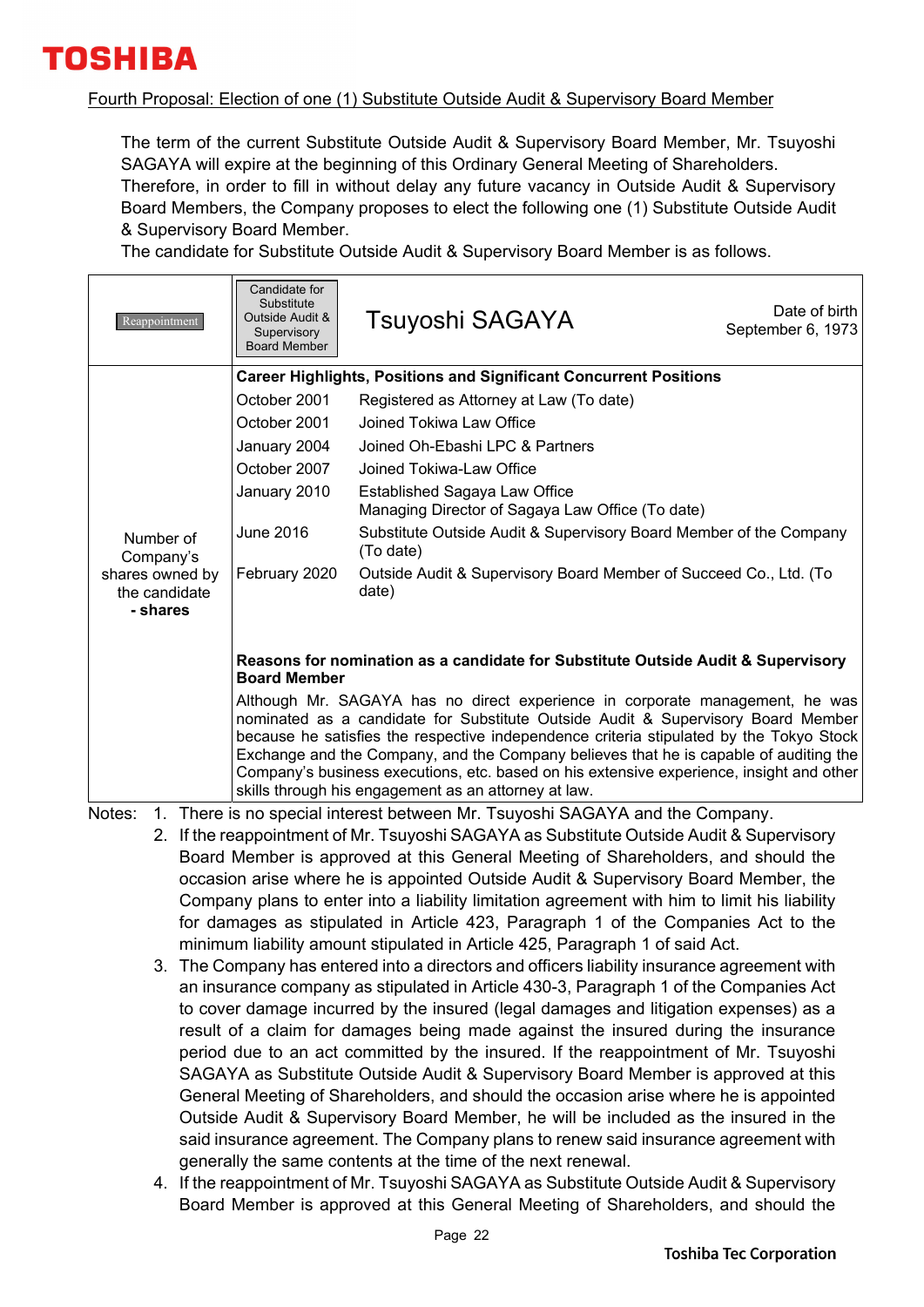occasion arise where he is appointed Outside Audit & Supervisory Board Member, the Company plans to submit to the Tokyo Stock Exchange notification of his appointment as an independent officer as prescribed by provisions of said Exchange.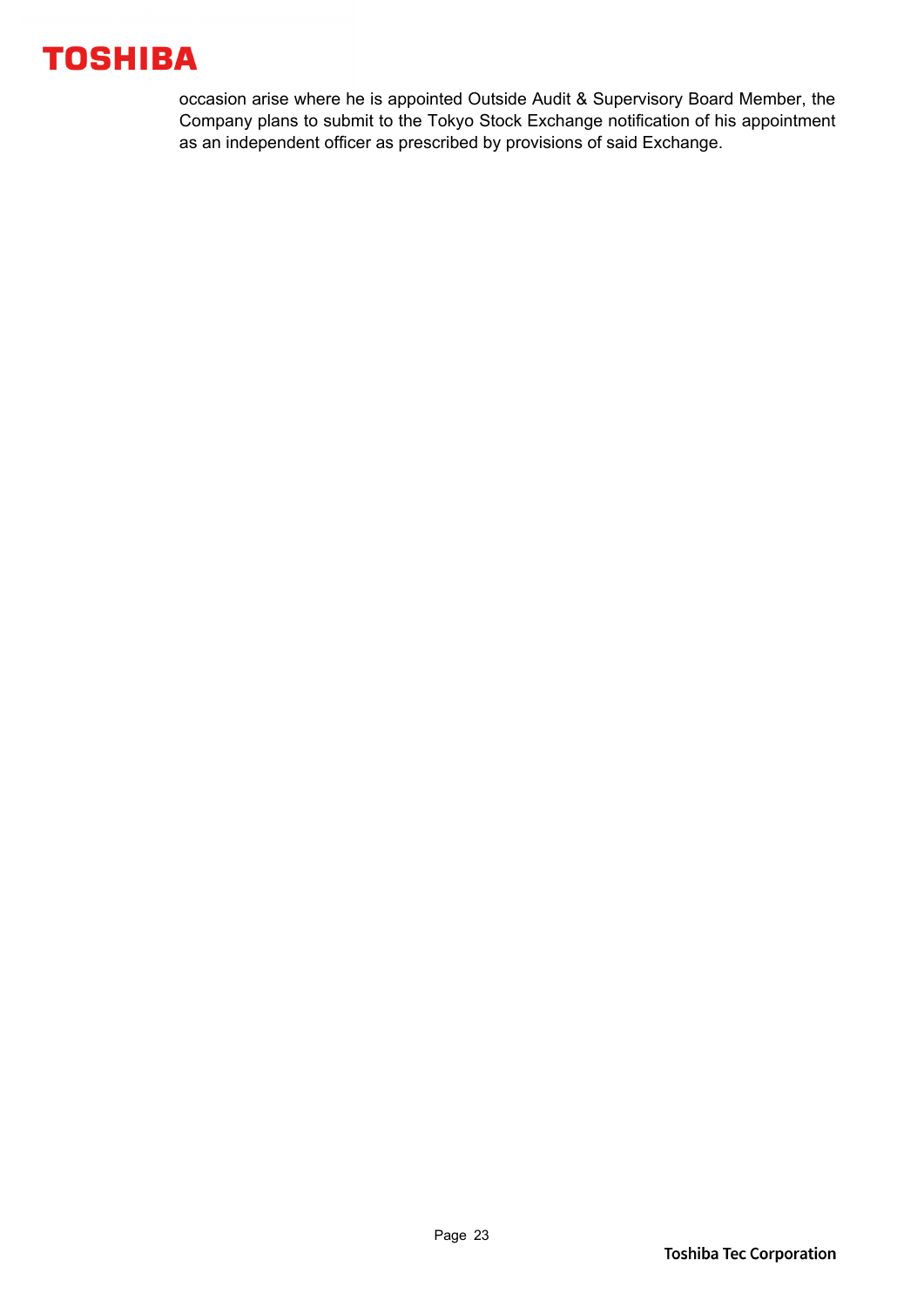

(Reference) Principal areas of expertise and experience of Directors and Audit & Supervisory Board Members (skills matrix)

The composition of Directors and Audit & Supervisory Board Members in the event that the second and third proposals are approved at this General Meeting of Shareholders, and the principal areas of expertise and experience of each person are as follows.

| Name                                           |                              | Position                                                                          | Principal areas of expertise, experience |                      |                       |                      |                                                                       | Committees to be appointed<br>(★: Appointed as Chairperson) |                         |                           |
|------------------------------------------------|------------------------------|-----------------------------------------------------------------------------------|------------------------------------------|----------------------|-----------------------|----------------------|-----------------------------------------------------------------------|-------------------------------------------------------------|-------------------------|---------------------------|
|                                                |                              |                                                                                   | Corporate<br>management                  | Risk /<br>Compliance | Accounting /<br>Audit | Global<br>experience | $\begin{array}{c}\n\overline{11} \\ \text{technology /}\n\end{array}$ | Special<br>Committee                                        | Nomination<br>Committee | Compensation<br>Committee |
|                                                | Hironobu<br><b>NISHIKORI</b> | Representative Director<br><b>President and Chief</b><br><b>Executive Officer</b> |                                          |                      |                       |                      |                                                                       |                                                             |                         |                           |
|                                                | Masami<br><b>UCHIYAMA</b>    | <b>Director</b><br><b>Executive Vice</b><br>President                             |                                          |                      |                       |                      |                                                                       |                                                             |                         |                           |
|                                                | Yukio<br><b>INOUE</b>        | <b>Director</b><br><b>Senior Vice President</b>                                   |                                          |                      |                       |                      |                                                                       |                                                             |                         |                           |
|                                                | Hitoshi<br><b>KANEDA</b>     | <b>Director</b><br><b>Senior Vice President</b>                                   |                                          |                      |                       |                      |                                                                       |                                                             |                         |                           |
| Directors                                      | Junichi<br><b>TAKEI</b>      | <b>Director</b><br><b>Vice President</b>                                          |                                          |                      |                       |                      |                                                                       |                                                             |                         |                           |
|                                                | Takamasa<br><b>MIHARA</b>    | Director                                                                          |                                          |                      |                       |                      |                                                                       |                                                             |                         |                           |
|                                                | Michio<br><b>KUWAHARA</b>    | <b>Outside Director</b>                                                           |                                          |                      |                       |                      |                                                                       | ★                                                           | ★                       |                           |
|                                                | Shin<br><b>NAGASE</b>        | <b>Outside Director</b>                                                           |                                          |                      |                       |                      |                                                                       |                                                             |                         |                           |
|                                                | Hirotaka<br><b>MORISHITA</b> | <b>Outside Director</b>                                                           |                                          |                      |                       |                      |                                                                       |                                                             |                         | ★                         |
|                                                | Miho<br><b>AOKI</b>          | <b>Outside Director</b>                                                           |                                          |                      |                       |                      |                                                                       |                                                             |                         |                           |
| Audit &<br><b>Board Members</b><br>Supervisory | Kouki<br><b>TOMISAWA</b>     | <b>Audit &amp; Supervisory</b><br><b>Board Member</b>                             |                                          |                      |                       |                      |                                                                       |                                                             |                         |                           |
|                                                | Naohiro<br>YAMAGUCHI         | <b>Audit &amp; Supervisory</b><br><b>Board Member</b>                             |                                          |                      |                       |                      |                                                                       |                                                             |                         |                           |
|                                                | Yoshihiro<br><b>UMEHA</b>    | Outside Audit &<br><b>Supervisory Board</b><br>Member                             |                                          |                      |                       |                      |                                                                       |                                                             |                         |                           |
|                                                | Kanako<br><b>OSAWA</b>       | Outside Audit &<br><b>Supervisory Board</b><br>Member                             |                                          |                      |                       |                      |                                                                       |                                                             |                         |                           |

Note: The above matrix does not reflect the entirety of insight and experience of each candidate.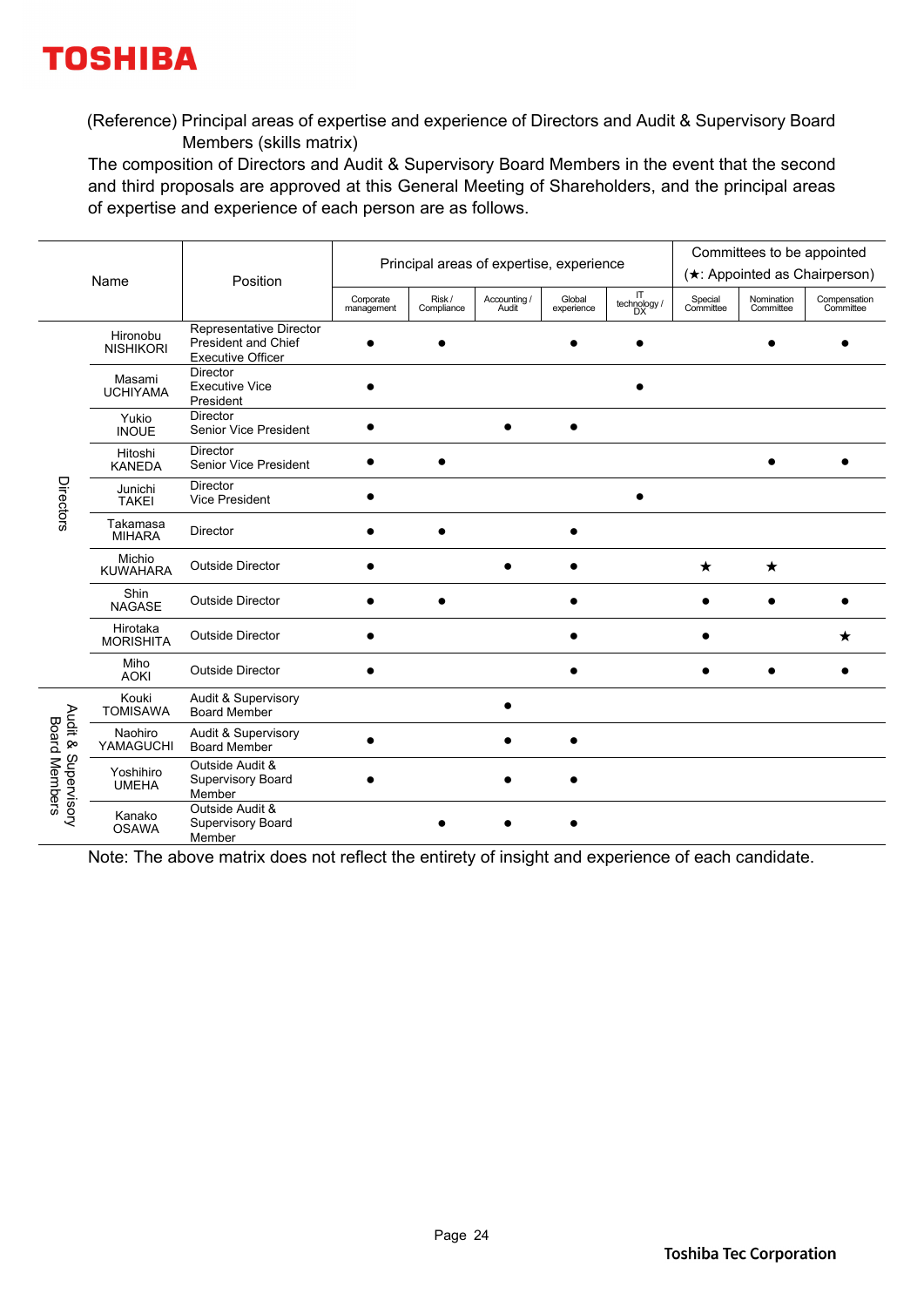

(Reference)

### Independence Criteria for Outside Officers

In addition to the independence criteria established by financial instruments exchanges on which the Company is listed, the Board of Directors will judge any persons falling under any of the following items to lack independence.

- 1. The Outside Officer currently belongs or at any point in the past three years has belonged as a director (excluding outside director), audit & supervisory board member (excluding outside audit & supervisory board member), executive officer, or employee to a company in which the Company currently holds 10% or more of the voting rights.
- 2. The Outside Officer currently belongs or at any point in the past three years has belonged as a director (excluding outside director), audit & supervisory board member (excluding outside audit & supervisory board member), executive officer, or employee to a company that currently holds 10% or more of the voting rights of the Company.
- 3. The Outside Officer currently belongs or at any point in the past three years has belonged as a director (excluding outside director), audit & supervisory board member (excluding outside audit & supervisory board member), executive officer, or employee to a company whose transactions with the Company in any of the past three fiscal years totaled a monetary amount exceeding 2% of the consolidated net sales of that company or the Company
- 4. The Outside Officer currently is or at any point in the past three years has been a director (excluding outside director), audit & supervisory board member (excluding outside audit & supervisory board member), executive officer, or employee of a financial institution from which the Company currently borrows funds equal to 2% or more of its total assets
- 5. The Outside Officer has in any of the past three fiscal years received compensation other than director compensation exceeding 10 million yen from the Company as a law, accounting, or tax expert or consultant; or an organization to which the Outside Director belongs has in any of the past three fiscal years received from the Company compensation as a law, accounting, or tax expert or consultant exceeding 2% of the annual revenue of that organization.
- 6. In any of the past three fiscal years, the Company has made contributions exceeding 10 million yen to the Outside Officer or to a corporation to which the Outside Officer currently belongs or at any point in the past three years has belonged as an officer that executes business or as an employee.
- 7. The Outside Director currently belongs or at any point in the past three years has belonged as a director (excluding outside director), audit & supervisory board member (excluding outside audit & supervisory board member), executive officer, or employee to a company whose outside officers currently include any persons with experience as an officer of the Company that executed business.
- 8. The Outside Director currently is or at any point in the past three years has been a representative officer, officer, or employee of the current accounting auditor or an accounting auditor in the past five fiscal years of the Company.

Note: Outside Directors and Outside Audit & Supervisory Board Members are collectively called "Outside Officers."